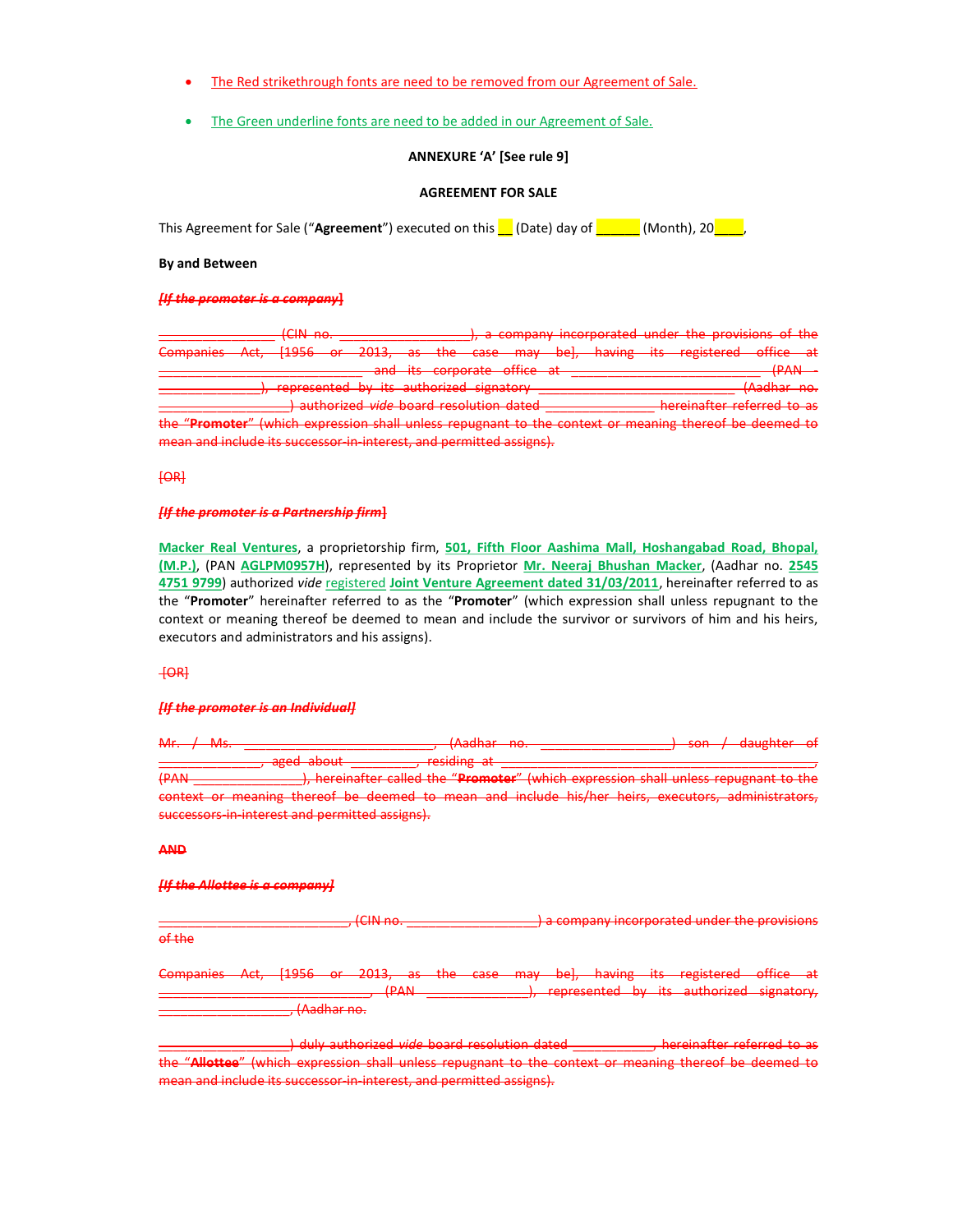#### [If the Allottee is a Partnership]

, a partnership firm registered under the Indian Partnership Act, 1932, having its princi place of business at \_\_\_\_\_\_\_\_\_\_\_\_\_, (PAN \_\_\_\_\_\_\_\_\_\_\_\_\_\_), represented by its authorized  $\frac{1}{2}$  (Aadhar no.  $\frac{1}{2}$  mathorized vide  $\frac{1}{2}$ hereinafter referred to as the "Allottee" (which expression shall unless repugnant to the context or meaning thereof be deemed to mean and include the partners or partner for the time being of the said firm, the survivor or survivors of them and their heirs, executors and administrators of the last surviving partner and his/her/their assigns).

### [OR]

#### [If the Allottee is an Individual]

Mr. / Ms. \_\_\_\_\_\_\_\_\_\_\_\_\_\_\_\_\_, (Aadhar no. \_\_\_\_\_\_\_\_\_\_\_\_\_\_\_\_\_\_) son / daughter of \_\_\_\_\_\_\_\_\_\_\_\_\_\_, aged about \_\_\_\_\_\_\_\_\_, residing at \_\_\_\_\_\_\_\_\_\_\_\_\_\_\_\_\_\_\_\_\_\_\_\_\_\_\_\_\_\_, (PAN \_\_\_\_\_\_\_\_\_\_\_\_\_\_\_\_\_\_), hereinafter called the "Allottee" (which expression shall unless repugnant to the context or meaning thereof be deemed to mean and include his/her heirs, executors, administrators, successors-in-interest and permitted an assigns).

# [OR]

# **IIf the Allottee is a HUFI**

Mr.\_\_\_\_\_\_\_\_\_\_\_\_\_\_\_, (Aadhar no. \_\_\_\_\_\_\_\_\_\_\_\_\_\_\_\_\_\_) son of \_\_\_\_\_\_\_\_\_ aged about \_\_\_\_\_\_\_\_\_ for self and as the Karta of the Hindu Joint Mitakshara Family known as **East Common HILL, having its place of** business / residence at \_\_\_\_\_\_\_\_\_\_\_\_\_\_\_\_\_, (PAN \_\_\_\_\_\_\_\_\_\_\_\_\_\_), hereinafter referred to as the "Allottee" (which expression shall unless repugnant to the context or meaning thereof be deemed to mean and the members or member for the time being of the said HUF, and their respective heirs, executors, administrators and permitted assigns).

[Please insert details of other allottee(s), in case of more than one allottee]

The Promoter and Allottee shall hereinafter collectively be referred to as the "Parties" and individually as a "Party".

#### Note:

For the purpose of this Agreement for Sale, unless the context otherwise requires,-(a) "Act" means the Real Estate (Regulation and Development) Act, 2016 (16 of 2016);

(b) "Appropriate Government" means the Central Government;

(c) "Rules" mean the Real Estate (Regulation and Development) (General) Rules, 2016 made under the Real Estate (Regulation and Development) Act, 2016;

(d) "Regulations" means the Regulations made under the Real Estate (Regulation and Development Act, 2016; (e) "section" means a section of the Act.

# WHEREAS:

A. The Promoter & Mr. Vishan Asnani (on behalf of owners) are authorized to execute this allotment letter as per Registered Joint Venture Agreement dated 31<sup>st</sup> Mar-2011 with the owners of the Land (1)- M/s. Asnani Builders & Developers Ltd. Bhopal, (2)- M/s. Deep Nirman Pvt. Ltd. Director Mrs. Adita Asnani w/o Shri Vishan Asnani, (3)- Shri Vishan Asnani S/o Shri H. Asnani, and M/s Macker Real Ventures. The promotor is developing & constructing residential flats as per sanctioned Map on 4.12 Acres or 1.67 Heq. having name "Silver Estate Vertica" on aforesaid land as per the above agreement, situated at Village- Katara, Tehsil- Huzur, District Bhopal (M.P.) and we, under the terms & conditions of the aforesaid agreement, have also been authorized to book, allot, sell and to enter in to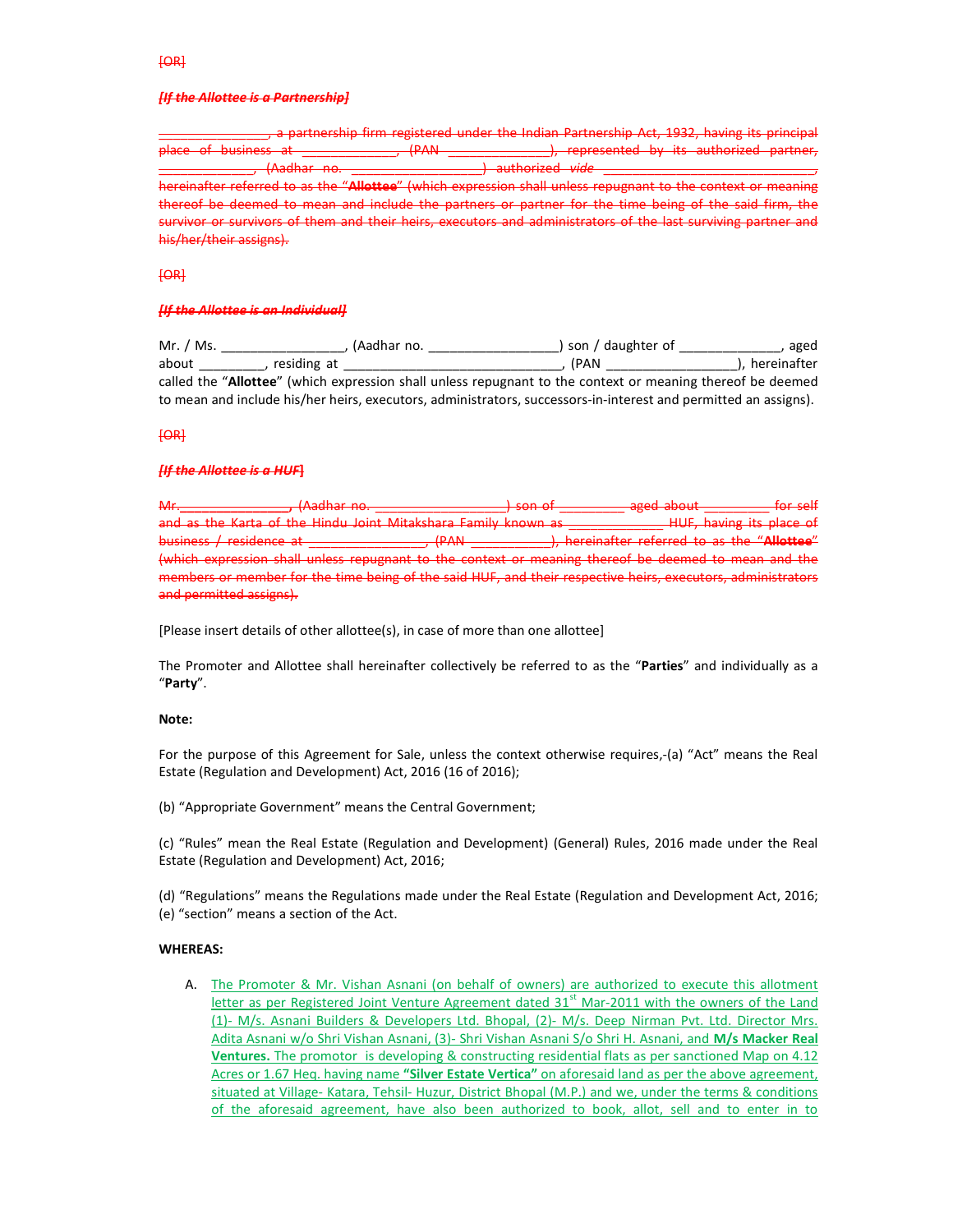#### $[OR]$

\_\_\_\_\_\_\_\_\_\_\_\_\_\_\_\_\_ ("Owner") is the absolute and lawful owner of [Khasra nos. / survey nos.] [Please insert land details as per local laws] \_\_\_\_\_\_\_\_\_\_\_ Totally admeasuring \_\_\_\_\_ square meters situated at \_\_\_\_\_in, Tehsil & District\_\_\_\_\_\_\_\_\_\_\_\_\_\_\_\_ ("Said Land") vide sale deed(s) dated \_\_\_\_\_\_\_\_ registered as documents no. \_\_\_\_\_\_\_\_\_\_ At the office of the Sub-Registrar. The Owner and the Promoter have entered into a [collaboration / development / joint development] agreement dated registered as document no. \_\_\_\_\_\_\_\_\_\_\_\_\_\_at the office of the Sub-Registrar;

B. The Said Land is earmarked for the purpose of building a [commercial/residential/any other purpose] project, comprising \_\_\_\_\_ multistore apartment buildings and [insert any other components of the Projects] and the said project shall be known as '\_\_\_\_\_\_\_\_\_\_\_\_\_\_\_\_\_\_\_\_' ("Project");

 $[OR]$ 

The Said Land is earmarked for the purpose of multi unit residential apartment and convenient shoping [commercial/ residential/ any other purpose] project, comprising 291 appartments, a convenient shopping area of 7 shops and 24 EWS flats *linsert any other components of the Projects* and the said project shall be known as ' Silver Estate Vertica' ("Project"):

Provided that where land is earmarked for any institutional development the same shall be used for those purposes only and no commercial/residential development shall be permitted unless it is a part of the plan approved by the competent authority;

- C. The Promoter is fully competent to enter into this Agreement and all the legal formalities with respect to the right, title and interest of the Promoter regarding the said land on which Project is to be constructed have been completed;
- D. The S.D.M. Huzur (Gram Panchayat Rapadiya, Bhopal) [Please insert the name of the concerned competent authority] has granted the commencement certificate development permission to develop the Project vide approval dated 141/07/2011 bearing registration no. 85/2011;
- E. The Promoter has obtained the final layout plan, sanctioned plan, specifications and approvals for the Project and also for the EWS flats, apartment, plot or building, as the case may be, from Gram Panchayat Rapadiya, Bhopal. [Please insert the name of the concerned competent authority]. The Promoter agrees and undertakes that it shall not make any changes to these approved plans except in strict compliance with section 14 of the Act and other laws as applicable;
- F. The Promoter has registered the Project under the provisions of the Act with the Madhya Pradesh (Name of Union Territory) Real Estate Regulatory Authority at Bhopal, (M.P.) on \_\_\_\_\_\_\_\_\_\_\_\_\_under registration no.\_\_\_\_\_\_\_\_\_\_\_\_\_\_\_;
- G. The Allottee had applied for a LIG/ EWS flat an apartment in the Project vide application no. **\_\_\_\_\_\_\_\_\_\_** dated \_\_\_\_\_\_\_\_ and has been allotted <u>a LIG/ EWS flat apartment</u> no. <u>\_\_\_\_\_</u>\_\_\_\_\_ having carpet area of  $\boxed{\underline{\hspace{1cm}}}$  square feet or \_\_\_\_\_\_\_\_\_\_ square meter, type \_\_\_\_\_\_\_, on \_\_\_ in [tower/block/building] no. \_\_\_\_\_\_\_\_ ("Building") along with garage/covered parking no. \_\_\_\_\_\_\_\_ admeasuring \_\_\_\_\_\_\_\_ square feet in the \_\_\_\_\_\_\_\_\_\_\_\_\_\_\_[Please insert the location of the garage/covered parking], as permissible under the applicable law and of pro rata share in the common areas ("Common Areas") as defined under clause (n) of Section 2 of the Act(hereinafter referred to as the "LIG/ EWS flat Apartment" more particularly described in Schedule A and the floor plan of the LIG/ EWS flat apartment is annexed hereto and marked as Schedule B);

[OR]

The Allottee had applied for a LIG/EWS flat plot in the 2<sup>nd</sup> Phase of the Project vide application no. \_\_\_\_\_\_\_\_\_\_\_ dated \_\_\_\_\_\_\_\_\_\_\_ and has been allotted LIG/ EWS flat plot no. \_\_\_\_\_\_\_\_\_\_\_ having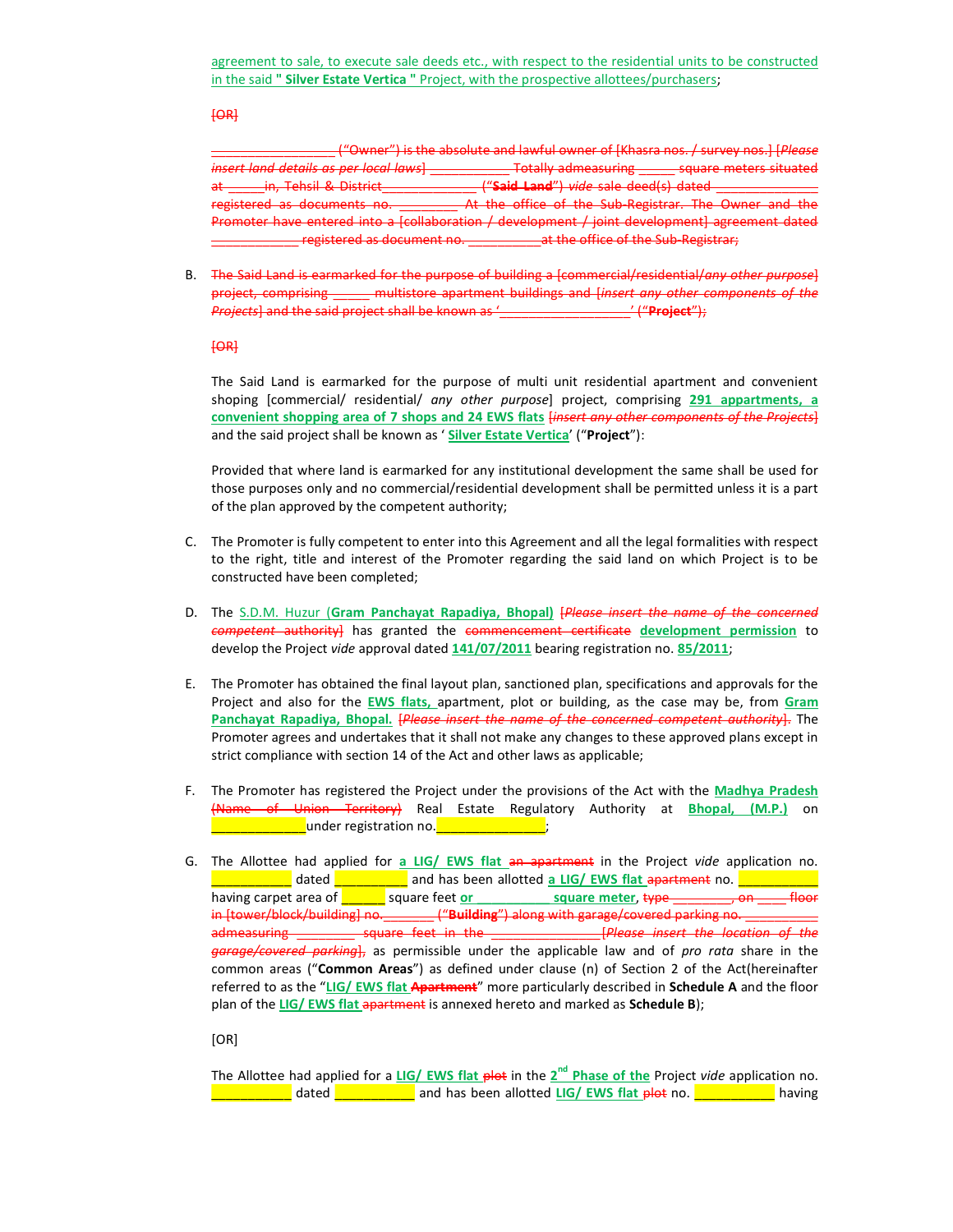carpet area of \_\_\_\_\_\_ square feet or \_\_\_\_\_\_\_\_\_\_ square meter and plot for garage/covered parking square feet (if applicable)] in the location of the garage/covered parking], as permissible under the applicable law and of pro rata share in the common areas ("Common Areas") as defined under clause (n) of Section 2 of the (hereinafter referred to as the "LIG/ EWS flat Plot" more particularly described in Schedule A);

- H. The Parties have gone through all the terms and conditions set out in this Agreement and understood the mutual rights and obligations detailed herein;
- I. (i) That the area marked on the T&CP approved layout plan as phase-1 shall be considered as Phase No. 1, and the Promoter has already completed construction and development of Phase No. 1 and obtained completion certificate in this regard before 28/04/2017 from Bhopal Municipal Corporation, Bhopal.

(ii) That the area marked on the T&CP approved layout plan as phase-3 shall be considered as Phase No. 3 and the date of completion for Phase No. 3 shall be 31/03/2021.

- J. The Parties hereby confirm that they are signing this Agreement with full knowledge of all the laws, rules, regulations, notifications, etc., applicable to the Project;
- K. The Parties, relying on the confirmations, representations and assurances of each other to faithfully abide by all the terms, conditions and stipulations contained in this Agreement and all applicable laws, are now willing to enter into this Agreement on the terms and conditions appearing hereinafter;
- L. In accordance with the terms and conditions set out in this Agreement and as mutually agreed upon by and between the Parties, the Promoter hereby agrees to sell and the Allottee hereby agrees to purchase the LIG/ EWS flat in the 2<sup>nd</sup> Phase of the Project. [Apartment/Plot] and the garage/covered parking (if applicable) as specified in para G.

NOW THEREFORE, in consideration of the mutual representations, covenants, assurances, promises and agreements contained herein and other good and valuable consideration, the Parties agree as follows:

#### 1. TERMS:

- 1.1 Subject to the terms and conditions as detailed in this Agreement, the Promoter agrees to sell to the Allottee and the Allottee hereby agrees to purchase, the LIG/ EWS flat in the 2<sup>nd</sup> Phase of the Project [Apartment/Plot] as specified in para G.
- 1.2 The Total Price for the LIG/ EWS flat in the 2<sup>nd</sup> Phase of the Project-[Apartment/Plot] based on the carpet area is Rs. **Exercise 2. All and Structure Constantines area is Rs.**  $\overline{a}$  and  $\overline{b}$  (Rupees  $\overline{a}$  and  $\overline{b}$  and  $\overline{b}$  and  $\overline{a}$  and  $\overline{b}$  and  $\overline{a}$  and  $\overline{b}$  and  $\overline{a}$  and  $\overline{a}$  and  $\overline{a$ description):

| LIG/EWS flat no.                   |       | Rate of LIG/ EWS flat per sqft: |
|------------------------------------|-------|---------------------------------|
| <b>Block/Building/Tower</b><br>no. | Floor |                                 |
|                                    |       |                                 |
| Total price (in rupees)            |       |                                 |

# Breakup of the aforesaid Total Price of Rs. [15] /- is as follows ;-

| List Price of LIG/ EWS flat         | ĸs. |
|-------------------------------------|-----|
| <b>Discount</b>                     | ĸs. |
| <b>Basic Price of LIG/ EWS flat</b> |     |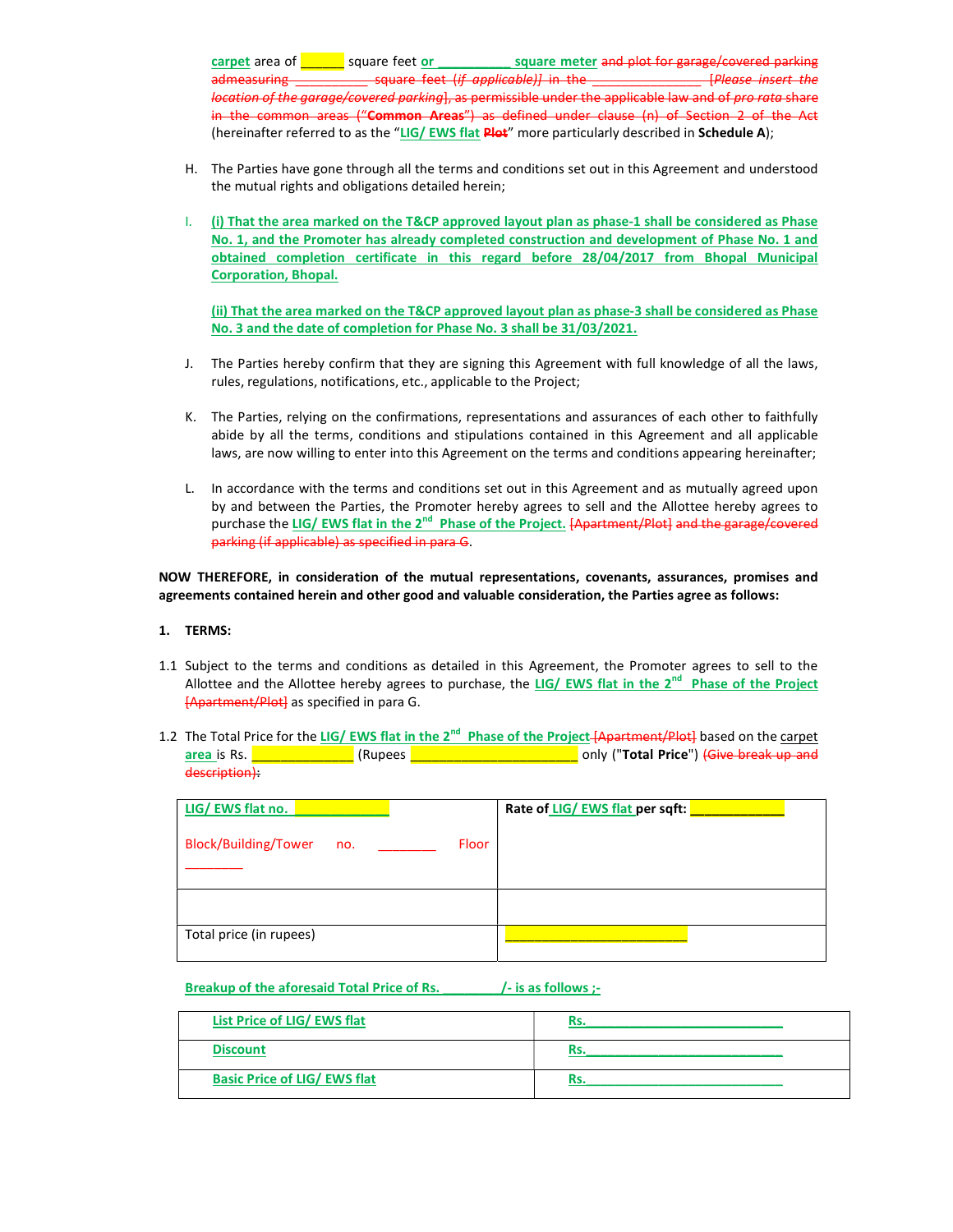| <b>Price of exclusive balconies &amp; verandah</b> | Rs.                                                 |
|----------------------------------------------------|-----------------------------------------------------|
| <b>Other fixed charges</b>                         | Rs.                                                 |
| <b>Total price</b>                                 | Rs.                                                 |
| <b>GST</b>                                         | 12% of the price                                    |
|                                                    |                                                     |
| <b>Maintenance charges</b>                         | Rs. 15/- per Sqm of carpet area/month + GST<br>@18% |

Provided that the amounts mentioned under the heads, Taxes, Maintenance Charges, Any Extra Charge for Amenities/Facilities, Service Charges and other heads of like nature, shall not be taken into account, while determining the Market Value of the said LIG/ EWS flat for the purpose of calculation of the Stamp Duty, Registration Charges and any other incidental expenses, for the execution and registration of this Agreement to Sale or the Conveyance/Sale Deed to be executed in future, with respect to the said LIG/ EWS flat.

\*Provide breakup of the amounts such as cost of apartment, cost of exclusive balcony or veranda areas, cost of exclusive open terrace areas, proportionate cost of common areas, preferential location charges, taxes, maintenance charges as per para 11 etc., if/as applicable. [AND [if /as applicable]

| Garage/Covered parking -1<br><del>dalage/covered parking -</del> | Price for 1 |
|------------------------------------------------------------------|-------------|
| Garage/Covered narking -2<br><del>darage/covered parking 2</del> | Price for 1 |
|                                                                  |             |
| Total price (in runged)<br><del>TULAI pHCC (III TUDCCS)</del>    |             |

# [OR]

\*Provide breakup of the amounts such as cost of plot, proportionate cost of common areas, taxes, maintenance charges as per para 11 etc., if/as applicable. [AND] [if/as applicable]

| Garage/Covered parking-1                                        | Price for 1                         |
|-----------------------------------------------------------------|-------------------------------------|
| Carago/Covered parking 2<br><del>darage/covered parking 2</del> | Drico for 1<br><del>rnce ivrz</del> |
|                                                                 |                                     |
| Total price (in runges)<br><del>Toldi price (III Tupees)</del>  |                                     |

Explanation:

- (i) The Total Price above includes the booking amount paid by the allottee to the Promoter towards the LIG/ EWS flat [Apartment/Plot];
- (ii) The Total Price above includes Taxes as mentioned in the breakup of prices (consisting of tax paid or payable by the Promoter by way of G.S.T, Value Added Tax, Service Tax, and Cess or any other similar taxes which may be levied, in connection with the construction of the Project payable by the Promoter, by whatever name called) up to the date of handing over the possession of the LIG/ EWS flat apartment/plot to the allottee and the project to the association of allottees or the competent authority, as the case may be, after obtaining the completion certificate except for the property tax, and diversion rent etc., which will be levied on the Allottee from the date of registry of the LIG/ EWS flat in favour of the Allottee by the promoter or from the last date of payment as mentioned in the payment schedule whichever is earlier.

Provided that in case there is any change / modification in the taxes, the subsequent amount payable by the allottee to the promoter shall, be increased/reduced based on such change / modification: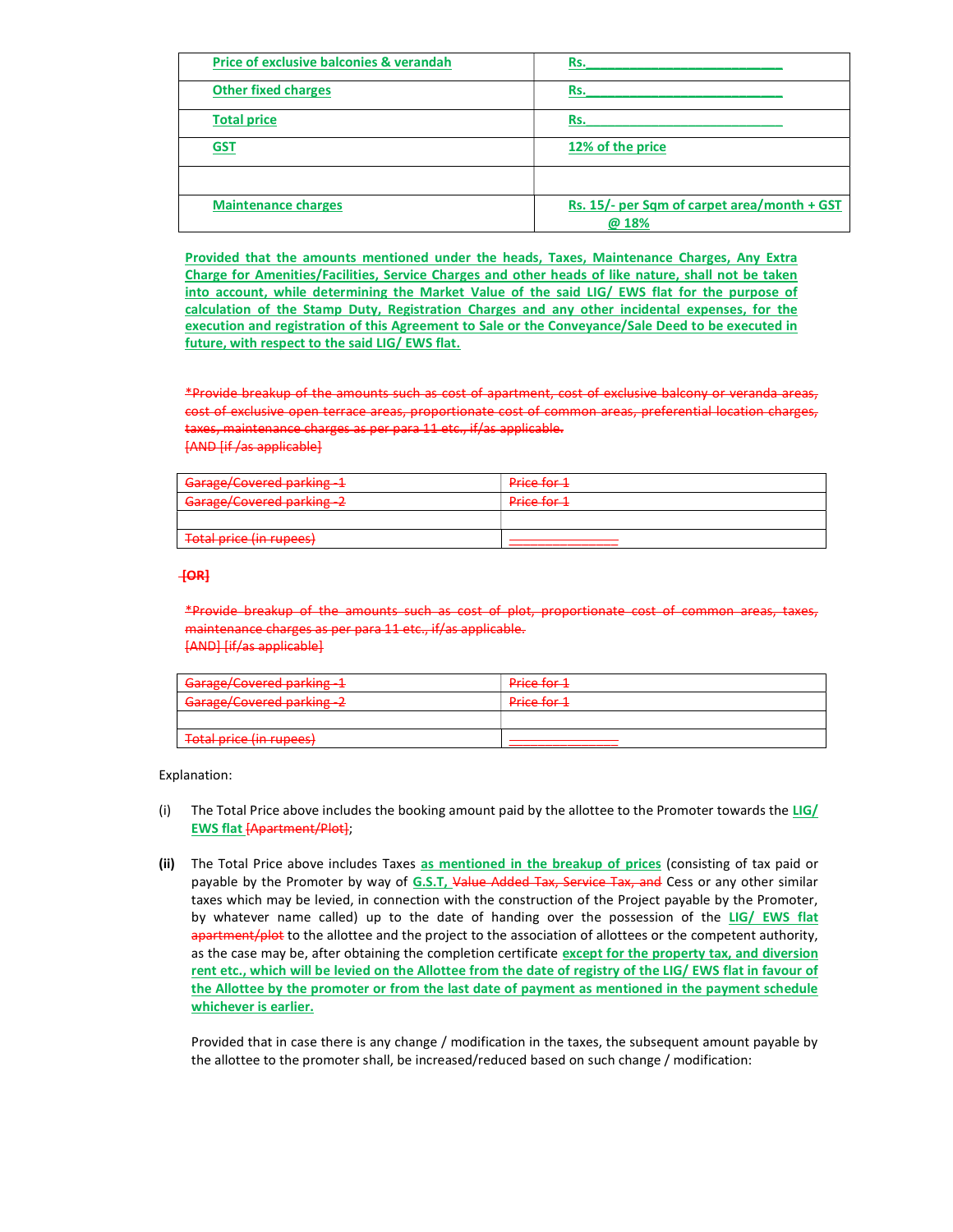Provided further that if there is any increase in the taxes after the expiry of the scheduled date of completion of the project as per registration with the Authority, which shall include the extension of registration, if any, granted to the said project by the Authority, as per the Act, the same shall not be charged from the allottee;

- (iii) The Promoter shall periodically intimate in writing to the Allottee, the amount payable as stated in (i) above and the Allottee shall make payment demanded by the Promoter within seven days from the date of issue of letter by the promoter and in the manner specified therein. In addition, the Promoter shall provide to the Allottee the details of the taxes paid or demanded along with the acts/ rules/ notifications together with dates from which such taxes/ levies etc. have been imposed or become effective;
- (iv) The Total Price of LIG/ EWS flat [Apartment/Plot] includes recovery of price of land, construction of [not only the LIG/ EWS flat Apartment but also] the Common Areas, internal development charges, external development charges, taxes, cost of providing electric wiring, electrical connectivity to the LIG/ EWS flat apartment, lift, water line and plumbing, sewerage line, finishing with paint, marbles, tiles, doors, windows, fire detection and firefighting equipment in the common areas, maintenance charges as per para 11 etc. and includes cost for providing all other facilities, amenities and specifications to be provided within the LIG/ EWS flat [Apartment/Plot] and the Project.
- 1.3 The Total Price is escalation-free, save and except increases, which the Allottee hereby agrees to pay, due to increase because of development charges payable to the competent authority and/or any other increase in charges which may be levied or imposed by the competent authority from time to time. The Promoter undertakes and agrees that while raising a demand on the Allottee for increase in development charges, cost/charges imposed by the competent authorities, the Promoter shall enclose the said notification/order/rule/regulation to that effect along with the demand letter being issued to the Allottee, which shall only be applicable on subsequent payments. Provided that if there is any new imposition or increase of any development charges after the expiry of the scheduled date of completion of the project as per registration with the Authority, which shall include the extension of registration, if any, granted to the said project by the Authority, as per the Act, the same shall not be charged from the allottee.
- 1.4 The Allottee(s) shall make the payment as per the payment plan set out in **Schedule C** ("Payment Plan").
- 1.5 The Promoter may allow, in its sole discretion, a rebate for early payments of installments payable by the Allottee by discounting such early payments @ \_\_\_\_\_% per annum for the period by which the respective installment has been preponed. The provision for allowing rebate and such rate of rebate shall not be subject to any revision/withdrawal, once granted to an Allottee by the Promoter.
- 1.6 It is agreed that the Promoter shall not make any additions and alterations in the sanctioned plans, layout plans and specifications and the nature of fixtures, fittings and amenities described herein at Schedule 'D' and Schedule 'E' (which shall be in conformity with the advertisement, prospectus etc., on the basis of which sale is effected) in respect of the LIG/ EWS flat apartment, plot or building, as the case may be, without the previous written consent of the Allottee as per the provisions of the Act. Provided that the Promoter may make such minor additions or alterations as may be required by the Allottee, or such minor changes as suggested by architect and structural engineer or such minor changes or alterations as per the provisions of the Act.
- 1.7 [Applicable in case of an apartment] The Promoter shall confirm to the final carpet area that has been allotted to the Allottee after the construction of the Building is complete and the **completion** certificate $*$ is granted by the competent authority, by furnishing details of the changes, if any, in the carpet area. The total price payable for the carpet area shall be recalculated upon confirmation by the Promoter. If there is reduction in the carpet area then the Promoter shall refund the excess money paid by Allottee within forty-five days with annual interest at the rate prescribed in the Rules, from the date when such an excess amount was paid by the Allottee. If there is any increase in the carpet area, which is not more than three percent of the carpet area of the LIG/ EWS flat apartment, allotted to Allottee, the Promoter may demand that from the Allottee as per the next milestone of the Payment Plan as provided in Schedule C. All these monetary adjustments shall be made at the same rate per square feet as agreed in para 1.2 of this Agreement.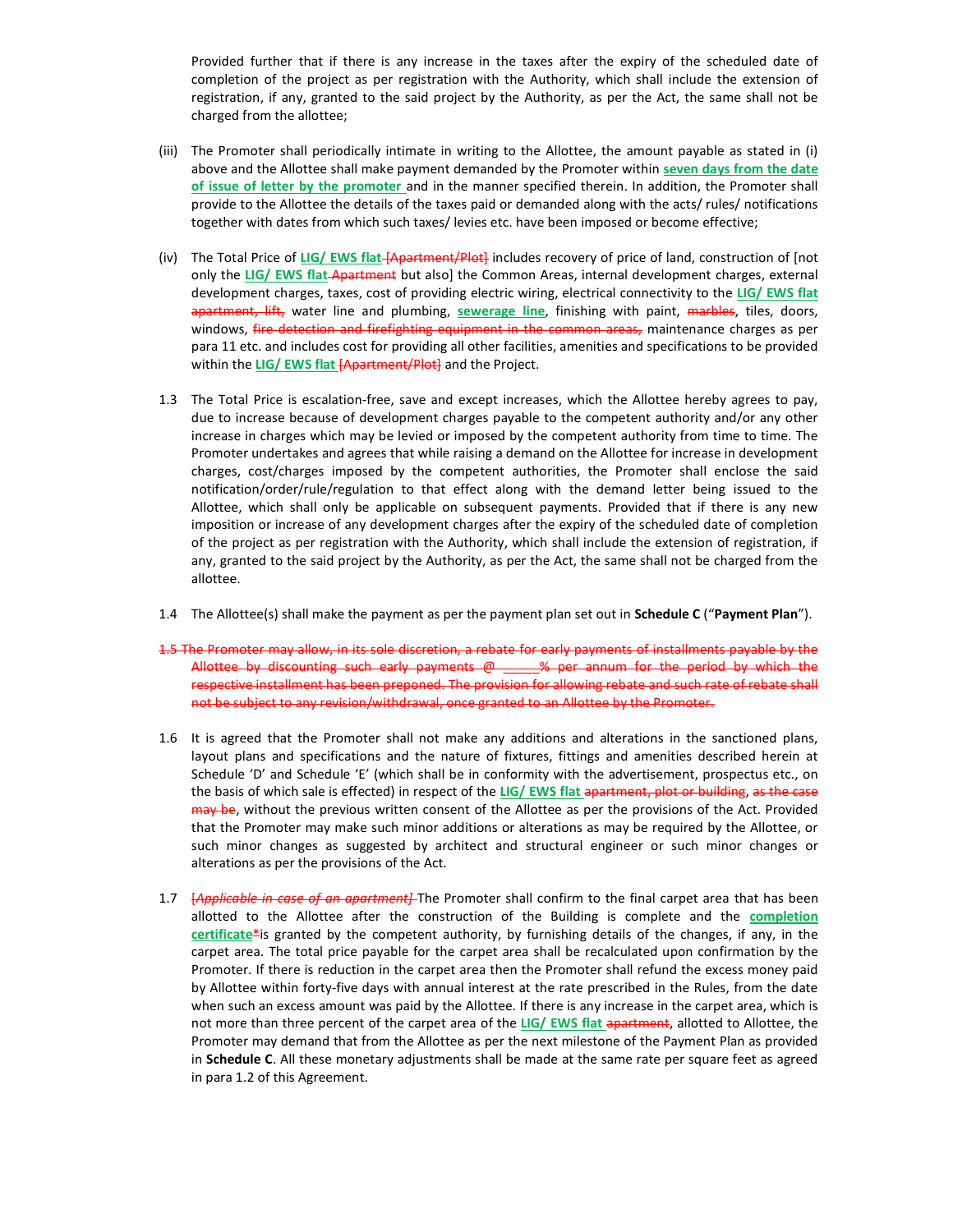- 1.8 Subject to para 9.3 the Promoter agrees and acknowledges, the Allottee shall have the right to the LIG/ EWS flat [Apartment/Plot] as mentioned below:
	- (i) The Allottee shall have exclusive ownership of the LIG/ EWS flat  $[Apartment/Plot]$ ;

(ii) The Allottee shall also have undivided proportionate share in the Common Areas. Since the share / interest of Allottee in the Common Areas is undivided and cannot be divided or separated, the Allottee shall use the Common Areas along with other occupants, maintenance staff etc., without causing any inconvenience or hindrance to them. It is clarified that the promoter shall hand over the common areas to the association of allottees after duly obtaining the completion certificate from the competent authority as provided in the Act;

(iii) That the computation of the total price of the LIG/ EWS flat [Apartment/Plot] includes recovery of price of land, construction of [not only the LIG/ EWS flat Apartment but also] the Common Areas, internal development charges, external development charges, taxes, cost of providing electric wiring, electrical connectivity to the LIG/ EWS flat apartment, lift, water line and plumbing, sewerage line, STP finishing with paint, marbles, tiles, doors, windows, fire detection and firefighting equipment in the common areas, maintenance charges as per para 11 etc. and includes cost for providing all other facilities, amenities and specifications to be provided within LIG/ EWS flat [Apartment/Plot] and the Project;

(iv) The Allottee has the right to visit the project site only during working hours to assess the extent of development of the project and his LIG/ EWS flat [Apartment/Plot], as the case may be.

- 1.9 It is made clear by the Promoter and the Allottee agrees that the LIG/ EWS flat [Apartment/Plot] along with \_\_\_\_ garage/covered parking shall be treated as a single indivisible unit for all purposes. It is agreed that the Project is an independent, self-contained Project covering the said Land and is not a part of any other project or zone and shall not form a part of and/or linked/combined (except the connectivity of roads to another neighborhood lands as per the rules of town and country planning) with any other project in its vicinity or otherwise except for the purpose of integration of infrastructure for the benefit of the Allottee or for the purpose of right of way/approach to any other party. It is clarified that Project's facilities and amenities shall be available only for use and enjoyment of the Allottees of the Project.
- 1.10 The Promoter agrees to pay all outgoings before transferring the physical possession of the LIG/ EWS flat apartment to the Allottees, which it has collected from the Allottees, for the payment of outgoings (including land cost, ground rent, municipal or other local taxes, charges for water or electricity, maintenance charges, including mortgage loan and interest on mortgages or other encumbrances and such other liabilities payable to competent authorities, banks and financial institutions, which are related to the project). If the Promoter fails to pay all or any of the outgoings collected by it from the Allottees or any liability, mortgage loan and interest thereon before transferring the LIG/ EWS flat apartment to the Allottees, the Promoter agrees to be liable, even after the transfer of the property, to pay such outgoings and penal charges, if any, to the authority or person to whom they are payable and be liable for the cost of any legal proceedings which may be taken therefore by such authority or person.
- 1.11 The Allottee has paid a sum of Rs. \_\_\_\_\_\_\_\_\_\_\_\_\_\_\_\_\_\_ (Rupees \_\_\_\_\_\_\_\_\_\_\_\_\_\_\_\_\_\_\_\_\_\_\_only) as booking amount being part payment towards the Total Price of the LIG/ EWS flat [Apartment/Plot] at the time of application The receipt of which the Promoter hereby acknowledges and the Allottee hereby agrees to pay the remaining price of the LIG/ EWS flat [Apartment/Plot] as prescribed in the Payment Plan [Schedule C] as may be demanded by the Promoter within the time and in the manner specified therein:

Provided that if the allottee delays in payment towards any amount which is payable, he shall be liable to pay interest at the rate **based on the State Bank of India highest marginal cost of lending rate plus two** percent from their respective due dates.

### 2. MODE OF PAYMENT: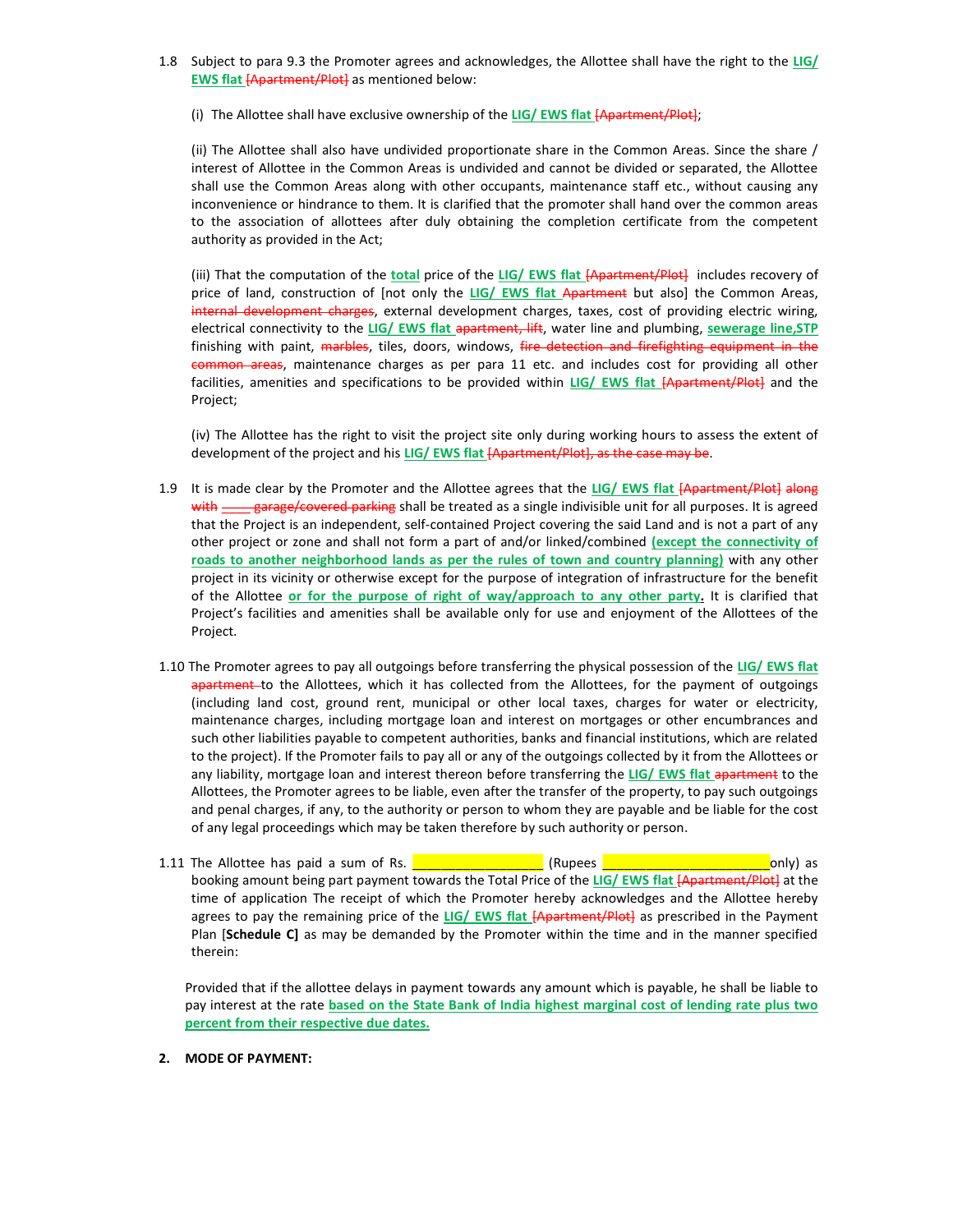Subject to the terms of the Agreement and the Promoter abiding by the **development**/ construction milestones, the Allottee shall make all payments, on written demand by the Promoter, within the stipulated time as mentioned in the Payment Plan [Schedule C] through A/c Payee cheque/demand draft/bankers cheque or online payment (as applicable) in favour of 'Macker Real Ventures A/c Silver Estate Vertica' payable at Bhopal.

# 3. COMPLIANCE OF LAWS RELATING TO REMITTANCES:

3.1 The Allottee, if resident outside India, shall be solely responsible for complying with the necessary formalities as laid down in Foreign Exchange Management Act, 1999, Reserve Bank of India Act, 1934 and the Rules and Regulations made thereunder or any statutory amendment(s) modification(s) made thereof and all other applicable laws including that of remittance of payment acquisition/sale/transfer of immovable properties in India etc. and provide the Promoter with such permission, approvals which would enable the Promoter to fulfill its obligations under this Agreement. Any refund, transfer of security, if provided in terms of the Agreement shall be made in accordance with the provisions of Foreign Exchange Management Act, 1999 or the statutory enactments or amendments thereof and the Rules and Regulations of the Reserve Bank of India or any other applicable law. The Allottee understands and agrees that in the event of any failure on his/her part to comply with the applicable guidelines issued by the Reserve Bank of India; he/she may be liable for any action under the Foreign Exchange Management Act, 1999 or other laws as applicable, as amended from time to time.

3.2 The Promoter accepts no responsibility in regard to matters specified in para 3.1 above. The Allottee shall keep the Promoter fully indemnified and harmless in this regard. Whenever there is any change in the residential status of the Allottee subsequent to the signing of this Agreement, it shall be the sole responsibility of the Allottee to intimate the same in writing to the Promoter immediately and comply with necessary formalities if any under the applicable laws. The Promoter shall not be responsible towards any third party making payment/remittances on behalf of any Allottee and such third party shall not have any right in the application/allotment of the said apartment applied for herein in any way and the Promoter shall be issuing the payment receipts in favour of the Allottee only.

# 4. ADJUSTMENT/APPROPRIATION OF PAYMENTS:

The Allottee authorizes the Promoter to adjust/appropriate all payments made by him/her under any head(s) of dues against lawful outstanding of the allottee against the LIG/ EWS flat [Apartment/Plot], if any, in his/her name and the Allottee undertakes not to object/demand/direct the Promoter to adjust his payments in any manner.

# 5. TIME IS ESSENCE:

The Promoter shall abide by the time schedule for completing the project as disclosed at the time of registration of the project with the Authority and towards handing over the LIG/ EWS flat [Apartment/Plot] to the Allottee and the common areas to the association of allottees or the competent authority, as the case may be.

# 6. CONSTRUCTION OF THE PROJECT/ APARTMENT:

The Allottee has seen the proposed layout plan, specifications, amenities and facilities of the LIG/ EWS flat [Apartment/Plot] and accepted the layout plan, floor plan, payment plan and the specifications, amenities and facilities [annexed along with this Agreement] which has been approved by the competent authority, as represented by the Promoter. The Promoter shall develop the Project in accordance with the said layout plans, floor plans and specifications, amenities and facilities. Subject to the terms in this Agreement, the Promoter undertakes to strictly abide by such plans approved by the competent Authorities and shall also strictly abide by the bye-laws, FAR and density norms and provisions prescribed by the local authority [Please insert the relevant State laws] and shall not have an option to make any variation /alteration / modification in such plans, other than in the manner provided under the Act, and breach of this term by the Promoter shall constitute a material breach of the Agreement.

# 7. POSSESSION OF THE LIG/ EWS FLAT APARTMENT/PLOT: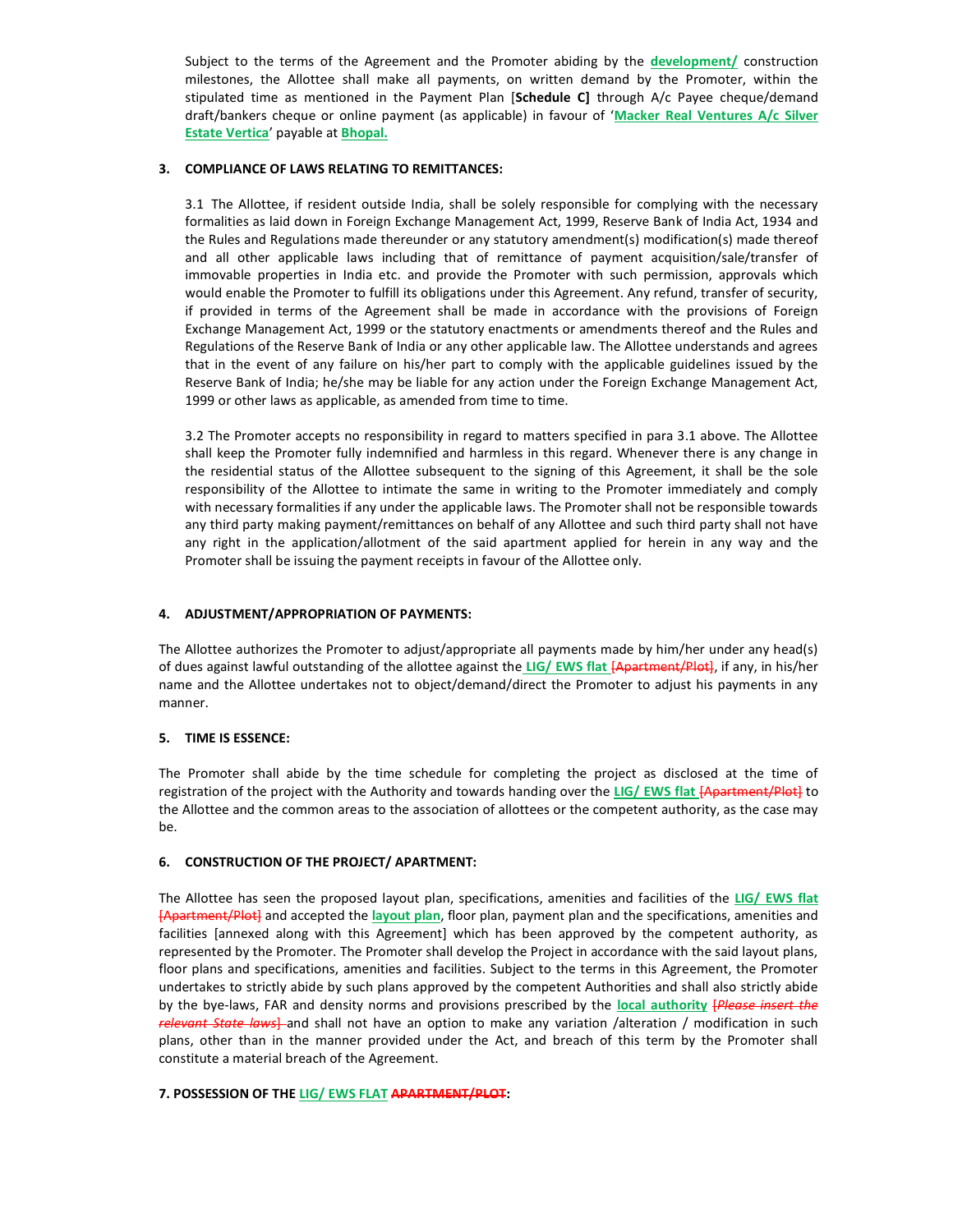7.1 Schedule for possession of the said LIG/ EWS flat [Apartment/Plot] - The Promoter agrees and understands that timely delivery of possession of the LIG/ EWS flat [Apartment/Plot] to the allottee and the common areas to the association of allottees or the competent authority, as the case may be, is the essence of the Agreement. The Promoter assures to hand over possession of the LIG/ EWS flat [Apartment/Plot] along with ready and complete common areas with all specifications, amenities and facilities of the 2<sup>nd</sup> phase of the project in place on 31/01/2019, unless there is delay or failure due to war, flood, drought, fire, cyclone, earthquake or any other calamity caused by nature affecting the regular development of the real estate project ("Force Majeure"). If, however, the completion of the Project is delayed due to the Force Majeure conditions then the Allottee agrees that the Promoter shall be entitled to the extension of time for delivery of possession of the LIG/ EWS flat [Apartment/Plot], provided that such Force Majeure conditions are not of a nature, which make it impossible for the contract to be implemented. The Allottee agrees and confirms that, in the event it becomes impossible for the Promoter to implement the project due to Force Majeure conditions, then this allotment shall stand terminated and the Promoter shall refund to the Allottee the entire amount received by the Promoter from the allotment within 45 days from that date. The promoter shall intimate the allottee about such termination at least thirty days prior to such termination. After refund of the money paid by the Allottee, the Allottee agrees that he/ she shall not have any rights, claims etc. against the Promoter and that the Promoter shall be released and discharged from all its obligations and liabilities under this Agreement.

7.2 Procedure for taking possession - The Promoter, upon obtaining full payment of the LIG/ EWS flat Apartment/plot from the Allottee and the completion certificate\* from the competent authority shall offer in writing the possession of the LIG/ EWS flat [Apartment/Plot], to the Allottee in terms of this Agreement to be taken within two months from the date of issue of completion occupancy certificate. [Provided that, in the absence of local law, the conveyance deed in favour of the allottee shall be carried out by the promoter within 3 months from the date of issue of completion occupancy certificate]. The Promoter agrees and undertakes to indemnify the Allottee in case of failure of fulfillment of any of the provisions, formalities, documentation on part of the Promoter. The Allottee, after taking possession, agree(s) to pay the maintenance charges as determined by the Promoter/association of allottees, as the case may be after the issuance of the completion certificate for the project or from 31/01/2019 onwards, whichever is earlier. The promoter shall hand over the completion occupancy certificate of the LIG/ EWS flat apartment/plot, as the case may be, to the allottee at the time of conveyance of the same. That it shall be mandatory for the Allottee to become a member of the residents society, which shall be responsible for all maintenance and security provision of the premises as may be mutually decided later.

7.3 Failure of Allottee to take Possession of LIG/ EWS flat [Apartment/Plot] - Upon receiving a written intimation from the Promoter as per para 7.2, the Allottee shall take possession of the LIG/ EWS flat [Apartment/Plot] from the Promoter by executing necessary indemnities, undertakings and such other documentation as prescribed in this Agreement, and the Promoter shall give possession of the LIG/ EWS flat [Apartment/Plot] to the allottee. In case the Allottee fails to take possession within the time provided in para 7.2, such Allottee shall continue to be liable to pay maintenance charges as specified in para 7.2. Also in the event of Allottee's failure to take possession or getting conveyance deed done in time limit, for any reason whatsoever, expenditure incurred on the taking care and/or maintenance of the LIG/ EWS flat shall be charged extra at the rate of rupees thirty per sqm of the carpet area plus taxes per month from the date onwards other than external maintenance charges, and be paid by the purchaser as and when demanded by the builder.

7.4 Possession by the Allottee - After obtaining the completion  $o$  eccupancy certificate\* and handing over physical possession of the LIG/ EWS flat [Apartment/Plot] to the Allottees, it shall be the responsibility of the Promoter to hand over the necessary documents and plans, including common areas, to the association of Allottees or the competent authority, as the case may be, as per the local laws. **[Provided** that, in the absence of any local law, the promoter shall handover the necessary documents and plans, including common areas, to the association of allottees or the competent authority, as the case may be, within thirty days after obtaining the completion certificate].

7.5 Cancellation by Allottee – The Allottee shall have the right to cancel/withdraw his allotment in the Project as provided in the Act: Provided that where the allottee proposes to cancel/withdraw from the project without any fault of the promoter, the promoter herein is entitled to forfeit the booking amount or 10% of the total price of the unit, whichever is more, paid for the allotment. The balance amount of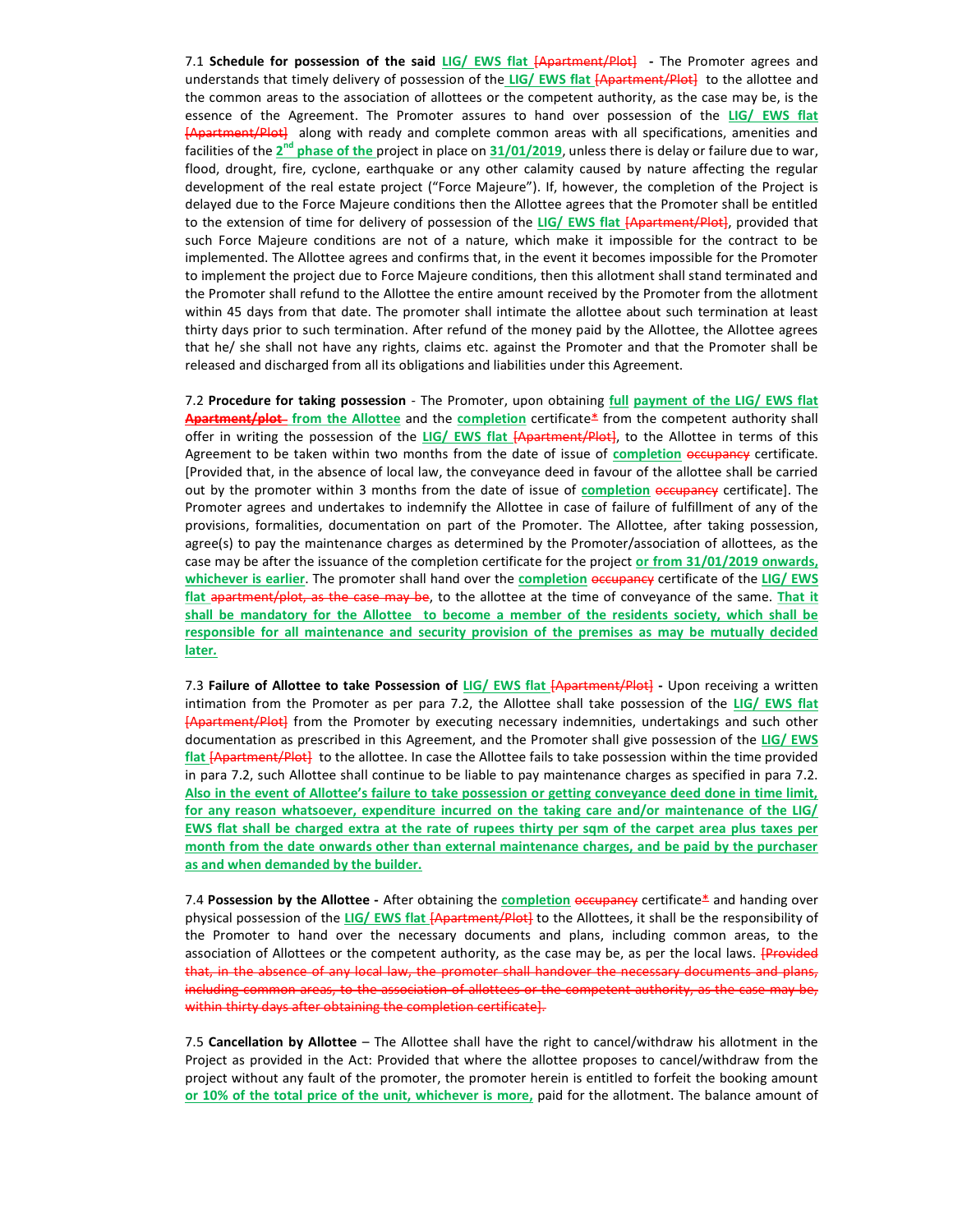money paid by the allottee shall be returned by the promoter to the allottee within 45 days 6 months of such cancellation or on rebooking of the same unit and receipt of payment from the new allottee of equal amount whichever is earlier since the project is under self financing scheme.

7.6 Compensation – The Promoter shall compensate the Allottee in case of any loss caused to him due to defective title of the land, on which the project is being developed or has been developed, in the manner as provided under the Act and the claim for interest and compensation under this provision shall not be barred by limitation provided under any law for the time being in force.

Except for occurrence of a Force Majeure event, if the promoter fails to complete or is unable to give possession of the LIG/ EWS flat [Apartment/Plot] (i) in accordance with the terms of this Agreement, duly completed by the date specified in para 7.1; or (ii) due to discontinuance of his business as a developer on account of suspension or revocation of the registration under the Act; or for any other reason; the Promoter shall be liable, on demand to the allottees, in case the Allottee wishes to withdraw from the Project, without prejudice to any other remedy available, to return the total amount received by him in respect of the LIG/ EWS flat [Apartment/Plot], with interest at the rate prescribed in the Rules including compensation in the manner as provided under the Act within forty-five days of it becoming due. Provided that where if the Allottee does not intend to withdraw from the Project, the Promoter shall pay the Allottee interest at the rate prescribed in the Rules for every month of delay, till the handing over of the possession of the LIG/ EWS flat [Apartment/Plot], which shall be paid by the promoter to the allottee within forty-five days of it becoming due.

7.7 Finishing Work – It has been clearly understood by the Alottee, that the Occupancy Certificate/Completion Certificate, as the case may be, are issued by the concerned authorities, when the entire civil construction work of the apartment is complete and the apartment is in a habitable state, however, to prevent any loss or damage, the internal fittings, furnishings and finishing work is done after obtaining completion certificate/occupancy certificate as the case may be. Further the internal fittings, furnishings and finishing work may also depend upon the choice of the Allottee. Therefore to ensure that there is no loss or damage to the internal fittings, furnishings and finishing work and the same may be carried on as per the choice of the Allottee, internal works such as fitting of switch boards, doors, sanitary fittings, plumber fittings like water taps/showers etc., final colour coat on the internal walls, floor tiles or any other internal work of like nature, shall be completed after obtaining occupancy certificate/completion certificate and before handing over the possession of the apartment to the Allottee.

# 8. REPRESENTATIONS AND WARRANTIES OF THE PROMOTER:

The Promoter hereby represents and warrants to the Allottee as follows:

(i) The [Promoter] has absolute, clear and marketable title with respect to the said Land; the requisite rights to carry out development upon the said Land and absolute, actual, physical and legal possession of the said Land for the Project;

(ii) The Promoter has lawful rights and requisite approvals from the competent Authorities to carry out development of the Project;

(iii) There are no encumbrances upon the said Land or the Project;

[In case there are, any encumbrances on the land provide details of such encumbrances including any rights, title, interest and name of party in or over such land]

(iv) There are no litigations pending before any Court of law or Authority with respect to the said Land, Project or the LIG/ EWS flat [Apartment/Plot];

(v) All approvals, licenses and permits issued by the competent authorities with respect to the Project, said Land and LIG/ EWS flat [Apartment/Plot] are valid and subsisting and have been obtained by following due process of law. Further, the Promoter has been and shall, at all times, remain to be in compliance with all applicable laws in relation to the Project, said Land, Building and LIG/ EWS flat [Apartment/Plot] and common areas;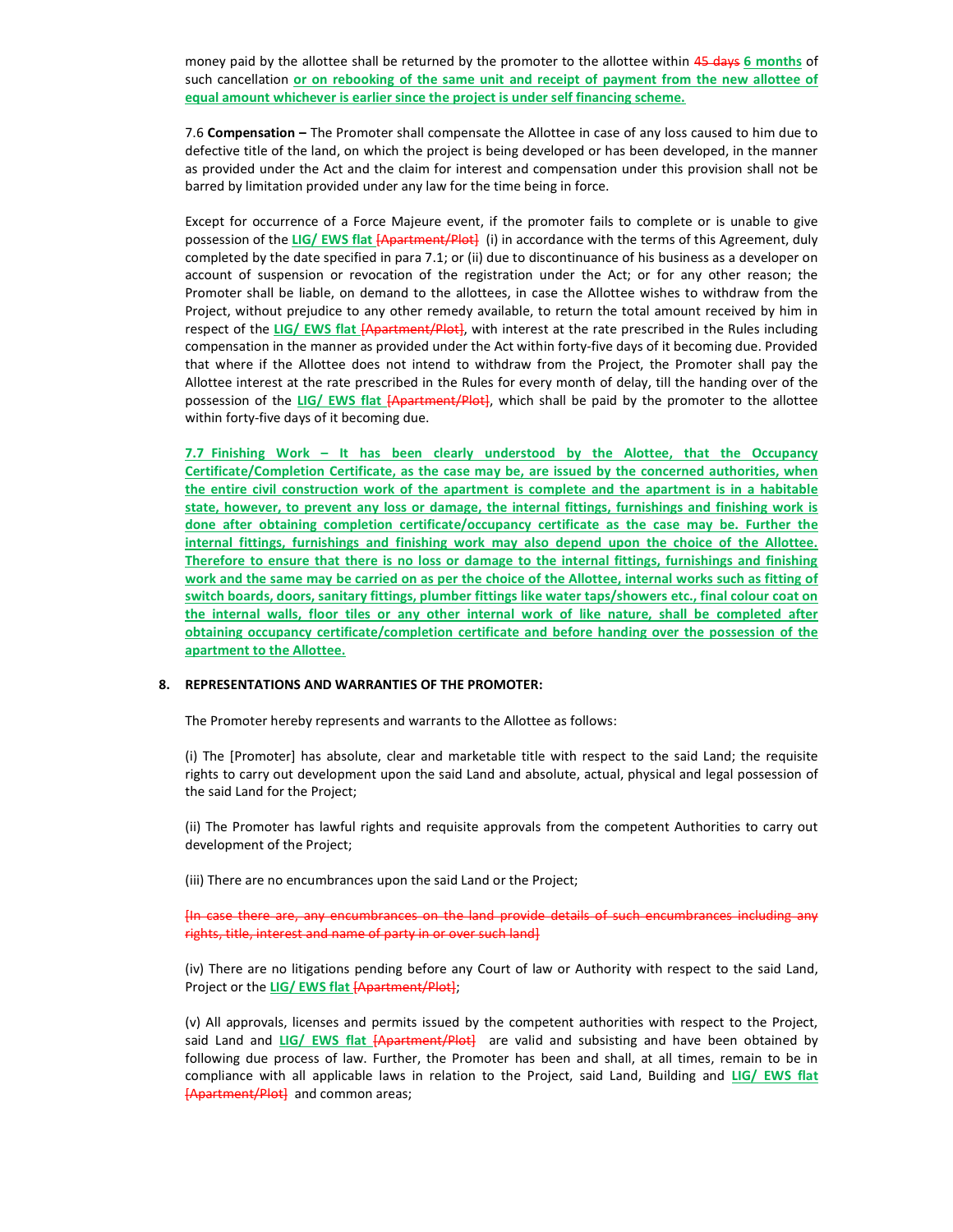(vi) The Promoter has the right to enter into this Agreement and has not committed or omitted to perform any act or thing, whereby the right, title and interest of the Allottee created herein, may prejudicially be affected;

(vii) The Promoter has not entered into any agreement for sale and/or development agreement or any other agreement / arrangement with any person or party with respect to the said Land, including the Project and the said LIG/ EWS flat [Apartment/Plot] which will, in any manner, affect the rights of Allottee under this Agreement;

(viii) The Promoter confirms that the Promoter is not restricted in any manner whatsoever from selling the said LIG/ EWS flat **[Apartment/Plot]** to the Allottee in the manner contemplated in this Agreement;

(ix) At the time of execution of the conveyance deed the Promoter shall handover lawful, vacant, peaceful, physical possession of the LIG/ EWS flat [Apartment/Plot] to the Allottee and the common areas to the association of allottees or the competent authority, as the case may be ;

(x) The Schedule Property is not the subject matter of any HUF and that no part thereof is owned by any minor and/or no minor has any right, title and claim over the Schedule Property;

(xi) The Promoter has duly paid and shall continue to pay and discharge all governmental dues, rates, charges and taxes and other monies, levies, impositions, premiums, damages and/or penalties and other outgoings, whatsoever, payable with respect to the said project to the competent Authorities till the completion certificate has been issued and possession of LIG/ EWS flat, apartment, plot or building, as the case may be, of the 2nd Phase of the Project along with common areas (equipped with all the specifications, amenities and facilities) has been handed over to the allottee and the association of allottees or the competent authority, as the case may be; except for the property tax and diversion rent etc., which will be levied on the Allottee from the date of registry of the LIG/ EWS flat in favour of the Allottee by the promoter or from the last date of payment as mentioned in the payment schedule whichever is earlier.

(xii) No notice from the Government or any other local body or authority or any legislative enactment, government ordinance, order, notification (including any notice for acquisition or requisition of the said property) has been received by or served upon the Promoter in respect of the said Land and/or the Project, pertaining to the legality of the said project/land;

And the encumbrances on the said project/land are clear and the Promoter holds free rights to sell and market the units of the said project/land.

# 9. EVENTS OF DEFAULTS AND CONSEQUENCES:

9.1 Subject to the Force Majeure clause, the Promoter shall be considered under a condition of Default, in the following events:

(i) Promoter fails to provide ready to move in possession of the LIG/ EWS flat [Apartment/Plot] to the Allottee within the time period specified in para 7.1 or fails to complete the project within the stipulated time disclosed at the time of registration of the project with the Authority. For the purpose of this para, 'ready to move in possession' shall mean that the apartment shall be in a habitable condition which is complete in all respects including the provision of all specifications, amenities and facilities, as agreed to between the parties. and for which occupation certificate and completion certificate, as the case may be, has been issued by the competent authority;

(ii) Discontinuance of the Promoter's business as a developer on account of suspension or revocation of his registration under the provisions of the Act or the rules or regulations made thereunder.

9.2 In case of Default by Promoter under the conditions listed above, Allottee is entitled to the following:

(i) Stop making further payments to Promoter as demanded by the Promoter. If the Allottee stops making payments, the Promoter shall correct the situation by completing the construction milestones and only thereafter the Allottee be required to make the next payment without any interest; or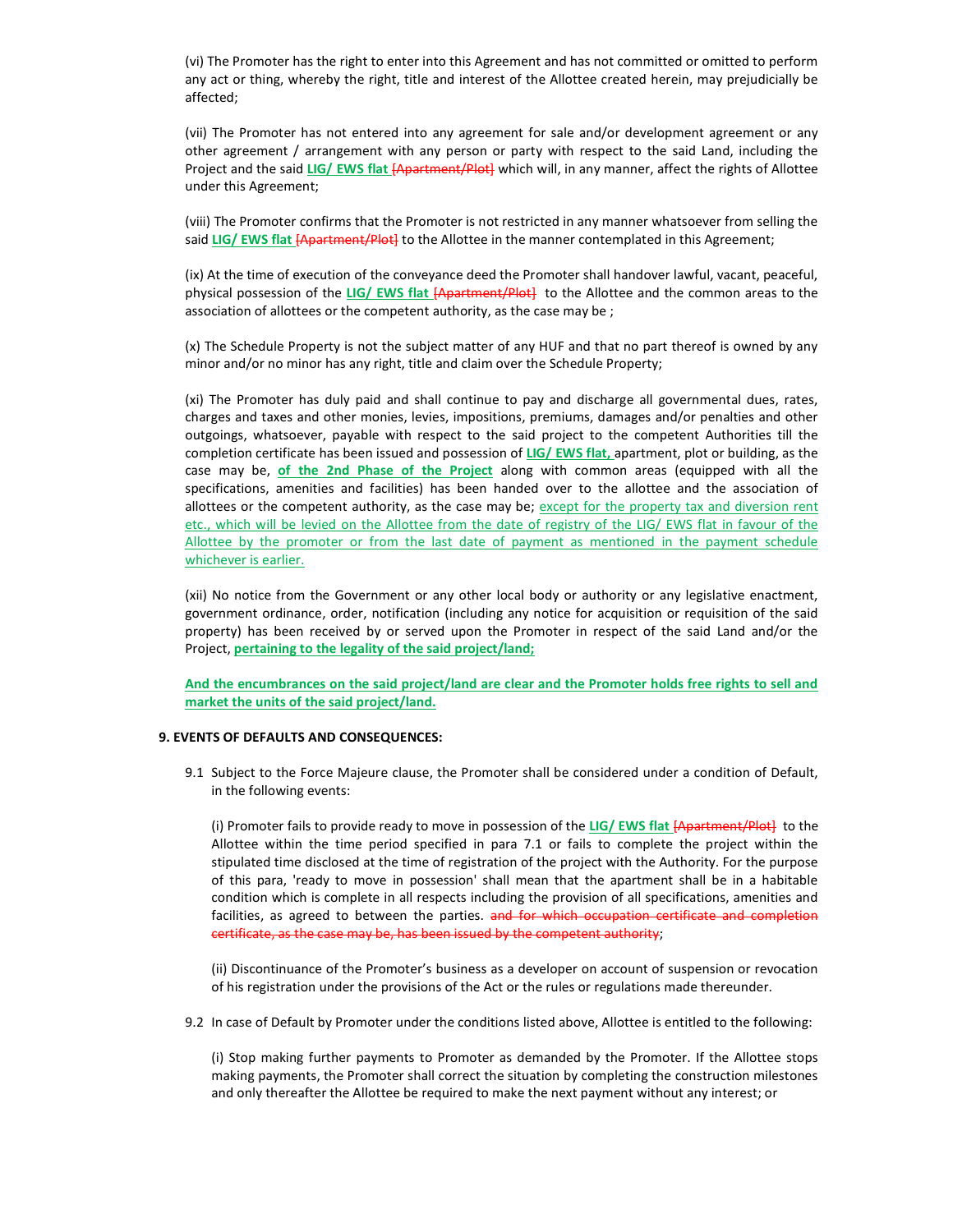(ii) The Allottee shall have the option of terminating the Agreement in which case the Promoter shall be liable to refund the entire money paid by the Allottee under any head whatsoever towards the purchase of the LIG/ EWS flat apartment, along with interest at the rate prescribed in the Rules within forty-five days of executing the cancellation agreement receiving the termination notice:

Provided that where an Allottee does not intend to withdraw from the project or terminate the Agreement, he shall be paid, by the promoter, interest at the rate prescribed in the Rules, for every month of delay till the handing over of the possession of the LIG/ EWS flat [Apartment/Plot], which shall be paid by the promoter to the allottee within forty-five days of it becoming due.

9.3 The Allottee shall be considered under a condition of Default, on the occurrence of the following events:

(i) In case the Allottee fails to make payments for  $\frac{1}{1}$  consecutive demands made by the Promoter as per the Payment Plan annexed hereto, despite having been issued notice in that regard the allottee shall be liable to pay interest to the promoter on the unpaid amount at the rate based on the State Bank of India highest marginal cost of lending rate plus two percent from their respective due dates;

(ii) In case of Default by Allottee under the condition listed above continues for a period beyond two consecutive months after notice from the Promoter in this regard, the Promoter may cancel the allotment of the LIG/ EWS flat [Apartment/Plot] in favour of the Allottee and refund the money paid to him by the allottee by deducting the booking amount or 10% of the total price of the LIG/ EWS flat, whichever is more and the interest liabilities and this Agreement shall thereupon stand terminated. Provided that the promoter shall intimate the allottee about such termination at least thirty days prior to such termination.

# 10. CONVEYANCE OF THE SAID LIG/ EWS flat:

The Promoter, on receipt of Total Price of the LIG/ EWS flat [Apartment/Plot] as per para 1.2 under the Agreement from the Allottee, shall execute a conveyance deed and convey the title of the LIG/ EWS flat [Apartment/Plot] together with proportionate indivisible share in the Common Areas within 3 months from the date of receipt of the full payment issuance of the occupancy certificate\* and the completion certificate, as the case may be, to the allottee. [Provided that, in the absence of local law, the conveyance deed in favour of the allottee shall be carried out by the promoter within 3 months from the date of issue of occupancy certificate]. However, in case the Allottee fails to deposit the stamp duty and/or registration charges and mutation charges within the period mentioned in the notice, the Allottee authorizes the Promoter to withhold registration of the conveyance deed in his/her favour until payment of stamp duty and registration charges and mutation charges to the Promoter is made by the Allottee along with taking care and/or maintenance of the LIG/ EWS flat as already mentioned in clause 7.3 first above.

Provided further that the Promoter may instead of executing separate transfer deeds of proportionate common area, along with each individual plot, may transfer the entire proportionate common area with respect to all the units in the project, to the Association of Allottees, by executing a single Deed, in accordance with the provisions of the M.P. Prakostha Swamitva Adhiniyam 2002, within three months of obtaining the Completion/Occupancy Certificate, as the case may be. It is hereby made clear, that in either case the entire cost of the transfer deed to executed with respect to the proportionate common areas, shall be borne exclusive by each of the Allottee or the Association of Allottees, as the case may be. Post the Society Conveyance, the Society shall be responsible for the operation and management and supervision of the project including common areas, facilities and amenities and the Promoter shall not be responsible for the same.

Provided further that since the entire proportionate common area shall be transferred to the Association of the Allottees by operation and in compliance of the provisions of the Act, without any consideration to be paid to the Promoter, therefore the transfer of the proportionate common area to the Association of Allottees, shall always be deemed to be without payment of any consideration to the Promoter so as not to add any amount to the Capital Gain or consequent Income Tax to the account of the Promoter and it shall always be deemed to be a transfer by operation of law.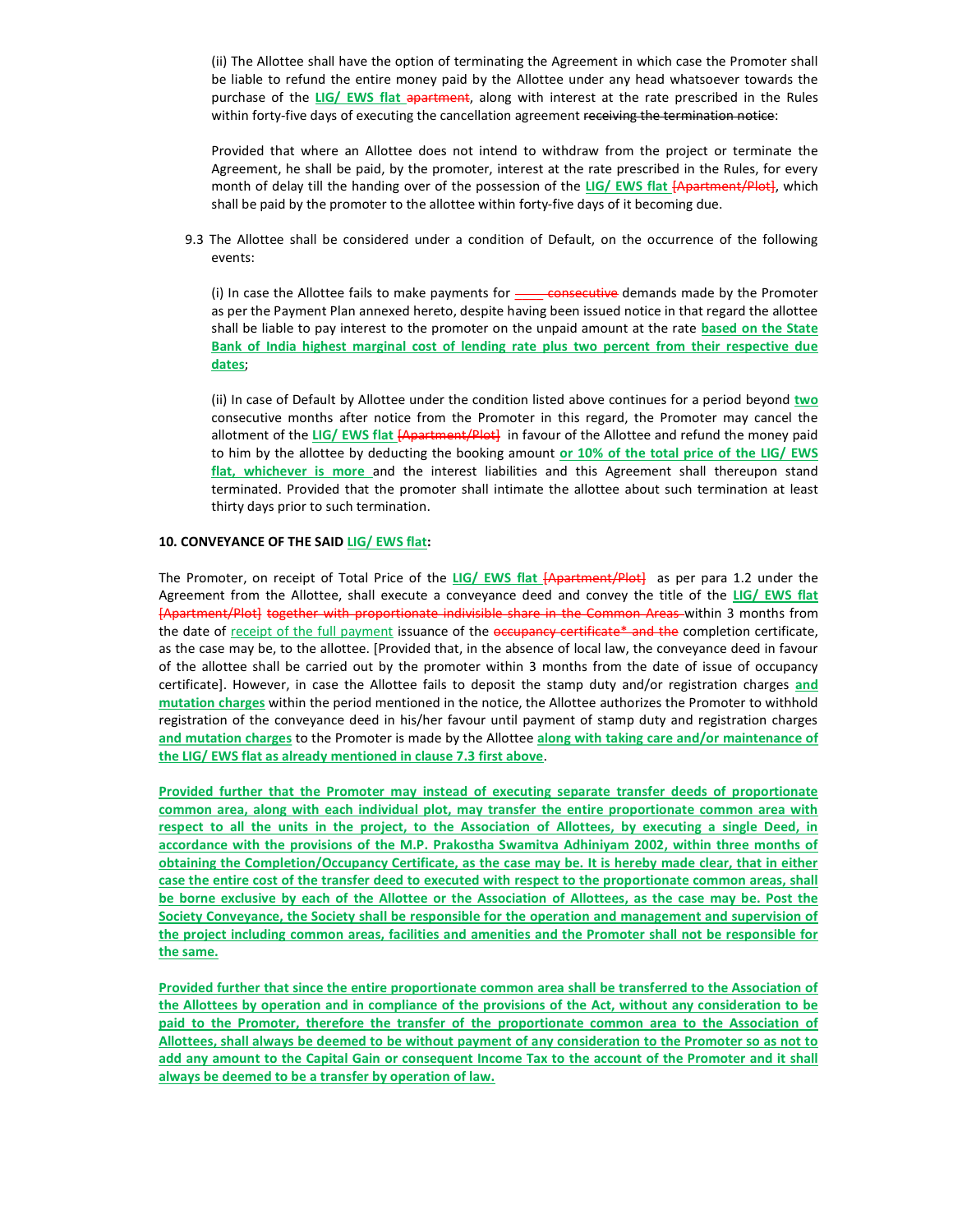### 11. MAINTENANCE OF THE SAID BUILDING / APARTMENT / PROJECT:

The Promoter shall be responsible to provide and maintain essential services in the Project until the taking over of the maintenance of the project by the association of allottees upon the issuance of the completion certificate of the project. The cost of such maintenance has been included in the Total Price of the LIG/ EWS flat [Apartment/Plot] as mentioned in para 1.2 (details of pricing).

# 12. DEFECT LIABILITY:

It is agreed that in case any structural defect or any other defect in workmanship, quality or provision of services or any other obligations of the Promoter as per the agreement for sale relating to such development is brought to the notice of the Promoter within a period of 5 (five) years by the Allottee from the date of handing over possession of the first LIG/ EWS flat of the  $2^{nd}$  phase of the project, it shall be the duty of the Promoter to rectify such defects without further charge, within 30 (thirty) days, and in the event of Promoter's failure to rectify such defects within such time, the aggrieved Allottees shall be entitled to receive appropriate compensation in the manner as provided under the Act.

# 13. RIGHT TO ENTER THE APARTMENT FOR REPAIRS:

The Promoter/maintenance agency/association of allottees shall have rights of unrestricted access of all Common Areas, garages/covered parking and parking spaces for providing necessary maintenance services and the Allottee agrees to permit the association of allottees and/or maintenance agency to enter into the LIG/ EWS flat [Apartment/Plot] or any part thereof, after due notice and during the normal working hours, unless the circumstances warrant otherwise, with a view to set right any defect.

# 14. USAGE:

Use of Common and Basement and Service Areas: The Common and basement(s) and service areas, if any, as located within the *Silver Estate Vertica (project name)*, shall be earmarked for purposes such as parking spaces and services including but not limited to electric sub-station, transformer, DG set rooms, underground water tanks, pump rooms, maintenance and service rooms, firefighting pumps and equipment's etc. and other permitted uses as per sanctioned plans. The Allottee shall not be permitted to use the services areas and the basements in any manner whatsoever, other than those earmarked as parking spaces, and the same shall be reserved for use by the association of allottees formed by the Allottees for rendering maintenance services.

#### 15. GENERAL COMPLIANCE WITH RESPECT TO THE LIG/ EWS FLAT APARTMENT:

- 15.1 Subject to para 12 above, the Allottee shall, after taking possession, be solely responsible to maintain the LIG/ EWS flat [Apartment/Plot] at his/her own cost, in good repair and condition and shall not do or suffer to be done anything in or to the Building, infrastructure of the project, or the LIG/ EWS flat [Apartment/Plot], or the staircases, lifts, common passages, corridors, circulation areas, atrium or the compound which may be in violation of any laws or rules of any authority or change or alter or make additions to the LIG/ EWS flat [Apartment/Plot] and keep the LIG/ EWS flat [Apartment/Plot], its walls and partitions, roads, electric cables, water supply lines, sewers, drains, pipe and appurtenances thereto or belonging thereto, in good and tenantable repair and maintain the same in a fit and proper condition and ensure that the infrastructure, support, shelter etc. of the LIG/ EWS flat or the colony, Building is not in any way damaged or jeopardized.
- 15.2 The Allottee further undertakes, assures and guarantees that he/she would not put any sign-board / name-plate, neon light, publicity material or advertisement material etc. on the face / facade of the LIG/ EWS flat, Building or anywhere on the exterior of the Project, buildings therein or Common Areas and the Allottee shall not change, alter or damage the external facade of the LIG/ EWS flat in any manner whatsoever, in order to maintain uniformity amongst all the LIG/ EWS flats developed and constructed in the Project. The Allottees shall also not change the colour scheme of the outer walls or painting of the exterior side of the windows or carry out any change in the exterior elevation or design. Further, the Allottee shall not store any hazardous or combustible goods in the LIG/ EWS flat [Apartment/Plot] or place any heavy material in the common passages upper floors or staircase of the LIG/ EWS flat, Building. The Allottee shall also not remove any wall, including the outer & common and load bearing wall/ columns/ beams of the LIG/ EWS flat [Apartment/Plot].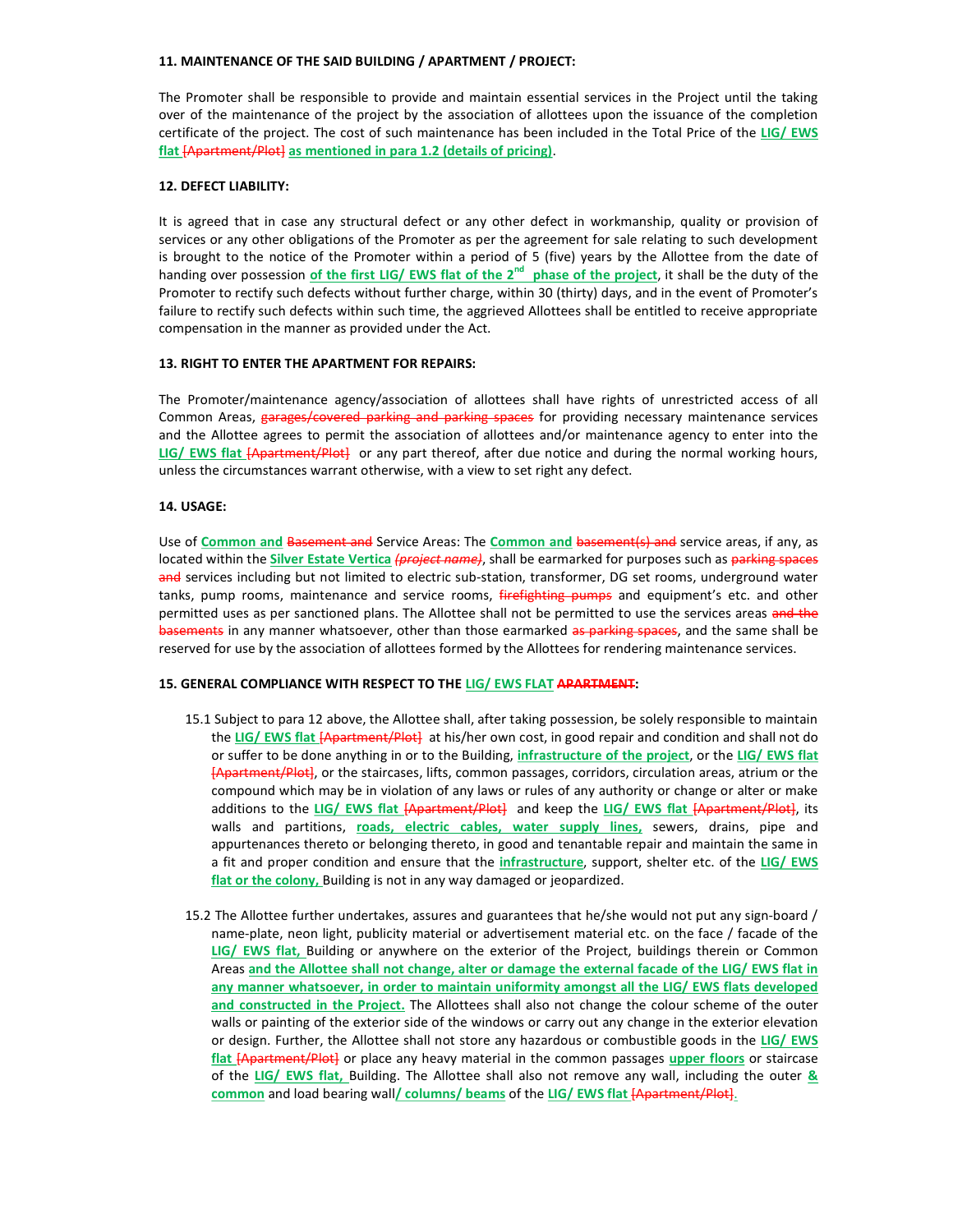15.3 The Allottee shall plan and distribute its electrical load in conformity with the electrical systems installed by the Promoter and thereafter the association of allottees and/or maintenance agency appointed by association of allottees. The Allottee shall be responsible for any loss or damages arising out of breach of any of the previously mentioned conditions.

# 16. COMPLIANCE OF LAWS, NOTIFICATIONS ETC. BY PARTIES:

The Parties are entering into this Agreement for the allotment of a LIG/ EWS flat [Apartment/Plot] with the full knowledge of all laws, rules, regulations, notifications applicable to the project.

# 17. ADDITIONAL CONSTRUCTIONS:

The Promoter undertakes that it has no right to make additions or to put up additional structure(s) anywhere in the Project after the building plan, layout plan, sanction plan and specifications, amenities and facilities has been approved by the competent authority(is) and disclosed, except for as provided in the Act.

# 18. PROMOTER SHALL NOT MORTGAGE OR CREATE A CHARGE:

After the Promoter executes this Agreement he shall not mortgage or create a charge on the LIG/ EWS flat [Apartment/Plot/Building] and if any such mortgage or charge is made or created then notwithstanding anything contained in any other law for the time being in force, such mortgage or charge shall not affect the right and interest of the Allottee who has taken or agreed to take such LIG/ EWS flat [Apartment/ Plot/ Building].

# 19. APARTMENT OWNERSHIP ACT (OF THE RELEVANT STATE):

The Promoter has assured the Allottees that the project in its entirety is in accordance with the provisions of the MP Bhumi Vikas Adhiniyam. [Please insert the name of the state Apartment Ownership] Act). The Promoter showing compliance of various laws/regulations as applicable in MP Bhumi Vikas Adhiniyam.

# 20. BINDING EFFECT:

Forwarding this Agreement to the Allottee by the Promoter does not create a binding obligation on the part of the Promoter or the Allottee until, firstly, the Allottee signs and delivers this Agreement with all the schedules along with the payments due as stipulated in the Payment Plan within 30 (thirty) days from the date of receipt by the Allottee and secondly, appears for registration of the same before the concerned Sub-Registrar **Bhopal** (specify the address of the Sub-Registrar) as and when intimated by the Promoter. If the Allottee(s) fails to execute and deliver to the Promoter this Agreement within 30 (thirty) days from the date of its receipt by the Allottee and/or appear before the Sub-Registrar for its registration as and when intimated by the Promoter, then the Promoter shall serve a notice to the Allottee for rectifying the default, which if not rectified within 30 (thirty) days from the date of its receipt by the Allottee, application of the Allottee shall be treated as cancelled and 90% of all sums deposited by the Allottee in connection therewith including the booking amount shall be returned to the Allottee without any interest or compensation whatsoever.

# 21. ENTIRE AGREEMENT:

This Agreement, along with its schedules, constitutes the entire Agreement between the Parties with respect to the subject matter hereof and supersedes any and all understandings, any other agreements, allotment letter, correspondences, arrangements whether written or oral, if any, between the Parties in regard to the said LIG/ EWS flat Apartment/Plot/Building, as the case may be.

# 22. RIGHT TO AMEND:

This Agreement may only be amended through written consent of the Parties.

# 23. PROVISIONS OF THIS AGREEMENT APPLICABLE ON ALLOTTEE / SUBSEQUENT ALLOTTEES:

It is clearly understood and so agreed by and between the Parties hereto that all the provisions contained herein and the obligations arising hereunder in respect of the LIG/ EWS flat [Apartment/Plot] and the Project shall equally be applicable to and enforceable against and by any subsequent Allottees of the LIG/ EWS flat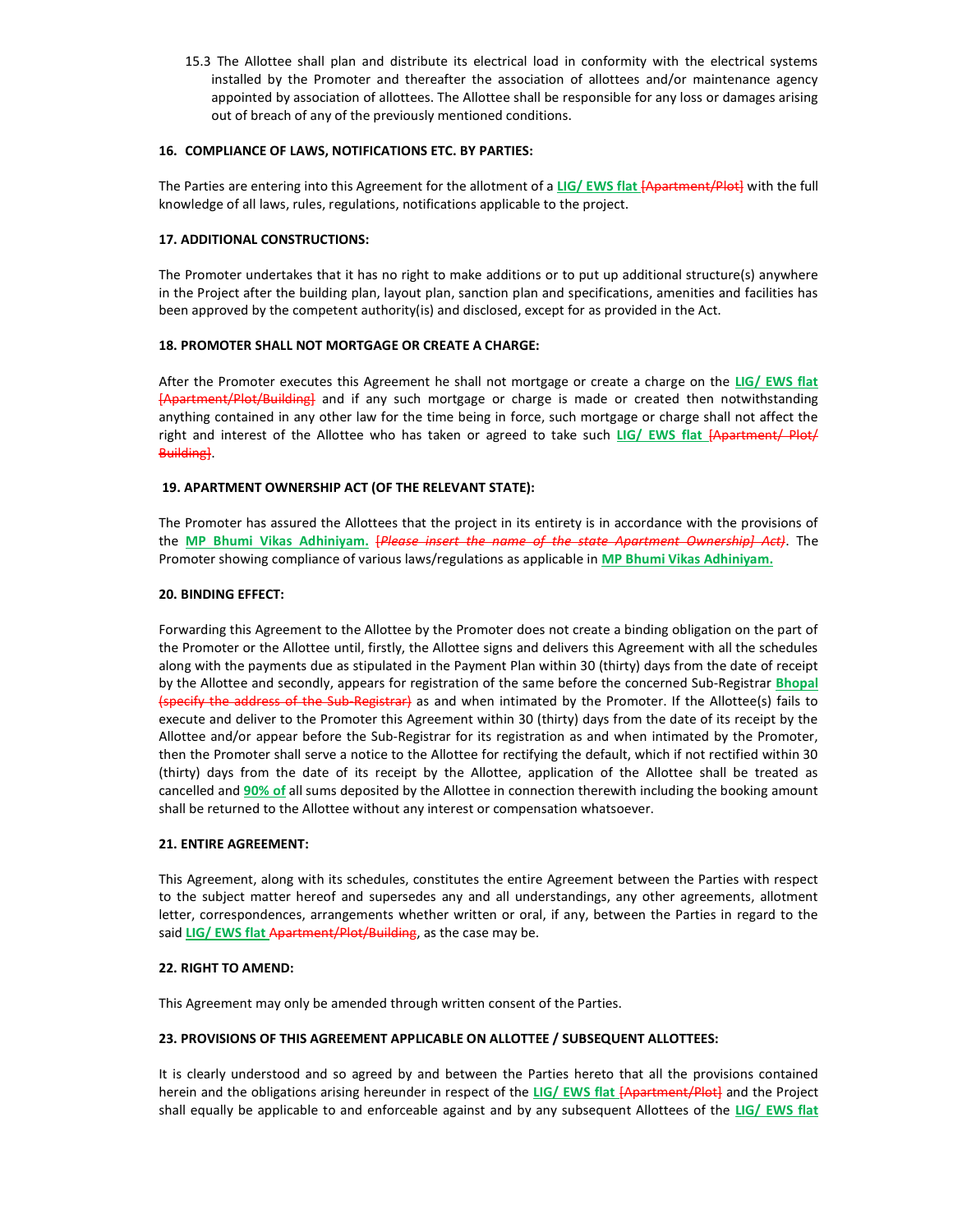[Apartment/Plot], in case of a transfer, as the said obligations go along with the LIG/ EWS flat [Apartment/Plot] for all intents and purposes.

### 24. WAIVER NOT A LIMITATION TO ENFORCE:

24.1 The Promoter may, at its sole option and discretion, without prejudice to its rights as set out in this Agreement, waive the breach by the Allottee in not making payments as per the Payment Plan [Annexure C] including waiving the payment of interest for delayed payment. It is made clear and so agreed by the Allottee that exercise of discretion by the Promoter in the case of one Allottee shall not be construed to be a precedent and /or binding on the Promoter to exercise such discretion in the case of other Allottees.

24.2 Failure on the part of the Parties to enforce at any time or for any period of time the provisions hereof shall not be construed to be a waiver of any provisions or of the right thereafter to enforce each and every provision.

# 25. SEVERABILITY:

If any provision of this Agreement shall be determined to be void or unenforceable under the Act or the Rules and Regulations made thereunder or under other applicable laws, such provisions of the Agreement shall be deemed amended or deleted in so far as reasonably inconsistent with the purpose of this Agreement and to the extent necessary to conform to Act or the Rules and Regulations made thereunder or the applicable law, as the case may be, and the remaining provisions of this Agreement shall remain valid and enforceable as applicable at the time of execution of this Agreement.

# 26. METHOD OF CALCULATION OF PROPORTIONATE SHARE WHEREVER REFERRED TO IN THE AGREEMENT:

Wherever in this Agreement it is stipulated that the Allottee has to make any payment, in common with other Allottee(s) in Project, the same shall be the proportion which the total carpet area of the LIG/ EWS flat [Apartment/Plot] bears to the total carpet of all the LIG/ EWS flat [Apartment/Plot] in the Project.

#### 27. FURTHER ASSURANCES:

Both Parties agree that they shall execute, acknowledge and deliver to the other such instruments and take such other actions, in additions to the instruments and actions specifically provided for herein, as may be reasonably required in order to effectuate the provisions of this Agreement or of any transaction contemplated herein or to confirm or perfect any right to be created or transferred hereunder or pursuant to any such transaction.

## 28. PLACE OF EXECUTION:

The execution of this Agreement shall be complete only upon its execution by the Promoter through its authorized signatory at the Promoter's Office, or at some other place, which may be mutually agreed between the Promoter and the Allottee, in **Exercise 2.1** after the Agreement is duly executed by the Allottee and the Promoter or simultaneously with the execution the said Agreement shall be registered at the office of the Sub-Registrar at **Bhopal** (specify the address of the Sub-Registrar). Hence this Agreement shall be deemed to have been executed at **Bhopal**.

#### 29. NOTICES:

That all notices to be served on the Allottee and the Promoter as contemplated by this Agreement shall be deemed to have been duly served if sent to the Allottee or the Promoter by Registered Post at their respective addresses specified below:

\_\_\_\_\_\_\_\_\_\_\_\_Name of Allottee \_\_\_\_\_\_\_\_\_\_\_\_ (Allottee Address) M/s Macker Real Ventures Promoter name 501, Fifth Floor Aashima Mall, Hoshangabad Road, Bhopal, (M.P.) (Promoter Address)

It shall be the duty of the Allottee and the Promoter to inform each other of any change in address subsequent to the execution of this Agreement in the above address by Registered Post failing which all communications and letters posted at the above address shall be deemed to have been received by the promoter or the Allottee, as the case may be.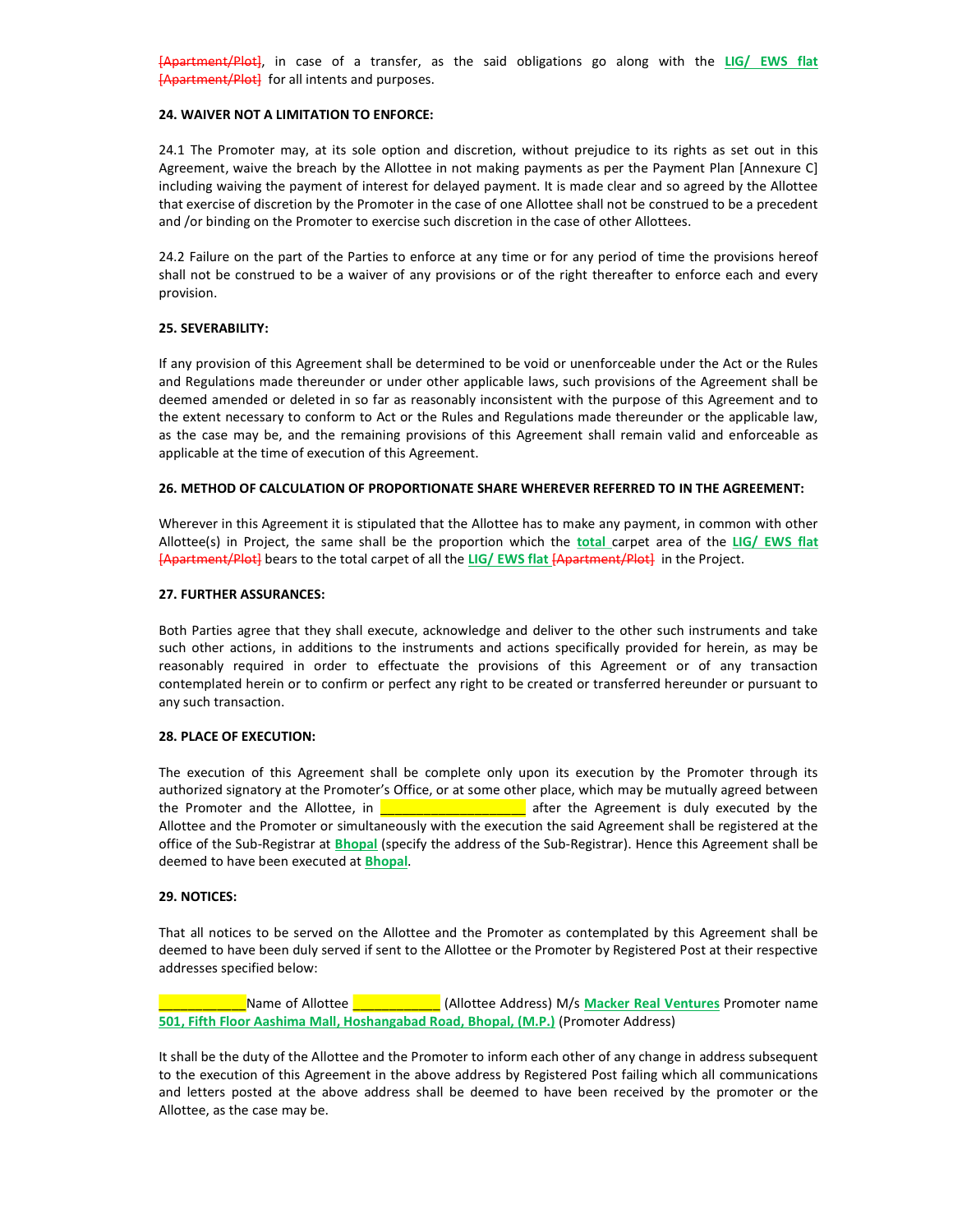## 30. JOINT ALLOTTEES:

That in case there are Joint Allottees all communications shall be sent by the Promoter to the Allottee whose name appears first and at the address given by him/her, which shall for all intents and purposes to consider as properly served on all the Allottees. The Allottee shall inform the Promoter in writing any change in the mailing address, failing which all demands, notices etc. by the Promoter shall be mailed to the address given in this agreement and deemed to have been received by the Allottee and which shall for all purposes be considered as served to all the Allottee/s and no separate communication shall be necessary to the other named Allottee/s.

### 31. SAVINGS:

Any application letter, allotment letter, agreement, or any other document signed by the allottee, in respect of the LIG/ EWS flat apartment, plot or building, as the case may be, prior to the execution and registration of this Agreement for Sale for such LIG/ EWS flat apartment, plot or building, as the case may be, shall not be construed to limit the rights and interests of the allottee under the Agreement for Sale or under the Act or the rules or the regulations made thereunder.

# 32. GOVERNING LAW AND JURISDICTION:

That the rights and obligations of the parties under or arising out of this Agreement shall be construed and enforced in accordance with the Act and the Rules and Regulations made thereunder including other applicable laws of India for the time being in force. In the matters falling beyond the jurisdiction of the Authority and/or Real Estate Regulatory Tribunal, the Courts of Law in Bhopal will have the exclusive jurisdiction with respect to all matters pertaining to this agreement. In particular the Allottee has clearly understood that;

- (a) The allotment/sale of an EWS/LIG apartment, depends upon the policy of allotment and sale of the apartments falling in the category of the EWS/LIG apartments, as is declared by the State Government from time to time. The Allottee has clearly understood the EWS/LIG apartment, as detailed in this agreement, has been allotted to him/her, as per the present Law and policy declared by the State Government, with respect to allotment and sale of EWS/LIG apartments. Any change in the law/policy and the consequential fate of this agreement shall be acceptable to the Allottee, without any objection.
- (b) The Allottee hereby declares that he is duly covered under the EWS/LIG apartment category and the Income/Entitlement Certificate, produced by him/her, with respect to his/her entitlement for allotment of EWS/LIG category apartment is absolutely true and correct and that only on the basis of the aforesaid Certificate and information supplied by the Allottee, the EWS/LIG apartment mentioned herein has been allotted to him/her. If any objection or any action is taken by any authority/department, against the Allottee, with respect to his/her entitlement for the EWS/LIG apartment or with respect to the Income/Entitlement Certificate produced by him/her, then the Allottee himself shall be responsible for all the loss, cots and consequences therefore and then the Promoter shall be entitled to forfeit the entire booking amount paid by the Allottee.
- (c) That Allottee has further understood clearly that the execution of the Conveyance Deed with respect to the EWS/LIG apartment allotted in his/her favour, shall be dependent upon the permission granted in this regard by the District Collector or any other Officer/Authority, authorized in this regard and the Conveyance Deed shall be executed only after such permission is granted by the concerned authority in this regard, irrespective of the time period of execution of Conveyance Deed, as maybe mentioned elsewhere in this Agreement. If such permission is not granted or rejected by the concerned authority, then same shall be deemed to be at the responsibility, cots and consequences of the Allottee himself and in such case also the Promoter shall be entitled to forfeit the entire booking amount paid by the Allottee.

### 33. DISPUTE RESOLUTION: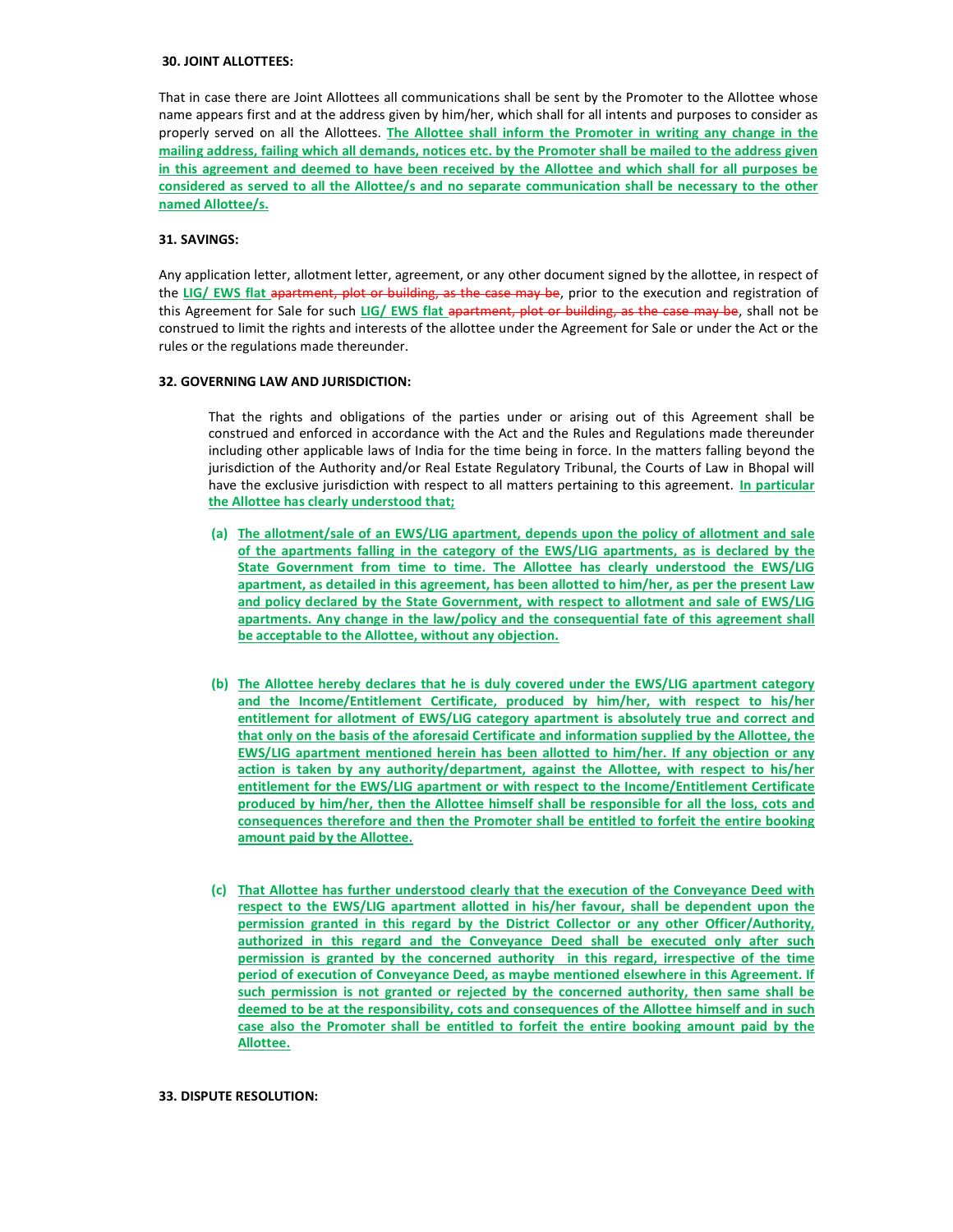All or any disputes arising out or touching upon or in relation to the terms and conditions of this Agreement, including the interpretation and validity of the terms thereof and the respective rights and obligations of the Parties, shall be settled amicably by mutual discussion, failing which the same shall be settled through the adjudicating officer appointed under the Act.

34. The Allottee is liable to pay sum of Rs. 10,000/- as Society Maintenance Fund which is transferable to the Residents Society and is not included in the above mentioned cost as specified in para 1.2.

35. Provided that, since the Special Amenities/Facilities such as Club House/Gym/Swimming Pool/Any Other Special Amenity or Facility, as detailed in Schedule F annexed herewith are not common amenities, shall only be constructed/ provided to the allottee if two third of the allottees out of total allottees give their consent in writing to the promoter to become member by paying membership charges (as may be applicable), Therefore the Allottee desiring to avail such Special Amenity/Facility in the Project, shall have to pay such separate charges for the membership, use and enjoyment of the said Special Amenity as determined at present by the Promoter in this regard, which shall not be included in the Total Sale Price of the LIG/ EWS flat. The Promoter shall run, manage and operate such Special Amenity/Facility, either on its own or through any Independent Agency after obtaining Completion Certificate. The Allottees, who choose to avail such Special Amenity/Facility, shall be liable to pay such monthly/periodical/occasional/additional charges, as may be determined by the mutual consent of such Allottees and the Promoter/Agency, as the case may. The other Allottees, who do not choose for such Special Amenities/Facilities, shall not be entitled to avail, use and enjoy such Special Amenities/Facilities and these Special Amenities/Facilities shall not be considered or deemed to be the part of the Common Areas or Common Facilities.

36. If the Allottee wishes to sell or transfer the said LIG/ EWS flat to any other Third party before or after the registration of the said LIG/ EWS flat, the Allottee will have to pay 5% of the Collector value of the LIG/ EWS flat to the Promoter and take NOC from the Promoter before any such transfer.

37. In case any additional stamp duty is required to be paid for the registration of the Agreement for sale that shall be additionally borne by the Allottee.

38. The Promoter shall be responsible for all taxes, cesses and assessments up to the date of registration of the sale deed or upto the end date of the payment schedule whichever is earlier and from such date onwards the tax liabilities including property tax/ annual diversion rent etc shall be borne by the Allottee.

39. The Allottee has/have also satisfied himself/herself/themselves regarding the size location, vastu, orientation, boundaries of the said LIG/ EWS flat.

40. Since the Project is under "self finance scheme" therefore, it shall be the responsibility of the alottee to make timely payment of all ther installments of the sale consideration and other dues payable by him/her. Loans from financial institutions for the said plot can be availed by the Allottee at his/her own costs and responsibilities, liabilities, obligations by mortgaging the said unit by way of security for the repayment of the said loan to such bank/financial institution, with the prior written consent of the promoter. The Promoter shall have the rights to refuse permission to the allottee for availing any such loan and for creation of such mortgage/charge, in the event the allotte has / have defaulted in making timely payment of the sale consideration and /or other amounts payable by the allottee under this agreement. However, if a particular institution/Bank refuse to extend financial assistance on any ground, the Allottee shall not make such refusal an excuse for non- payment of further installment/dues. The Allottee shall not make delayed postal delivery, delayed sanction of loan or another reason as an excuse for non- payment of installment/dues. No claim by way of damages / compensation shall lie against the Promoter in case of delay in handing over the possession on account of period of untimely payment by the Allottee and the Promoter shall be entitled to a reasonable extension of time for the delivery of possession of the said house to the Allottee. The aforesaid period of construction shall be computed by excluding Sundays, Bank holidays, enforced Govt. holidays, delays in payments and the days of cessation of work at site in compliance of order of any judicial/ concerned State legislative Body.

41. In case of acceptance of delayed payments with interest the Promoter shall be entitled to retain the possession of the said LIG/ EWS flat on the expenses of the Allottee till the time any such installment, interest or any sum remain payable on account of any of the matters herein contained and to enjoy the house in any manner as they feel suitable and to recover all the charges as may be necessary for the upkeep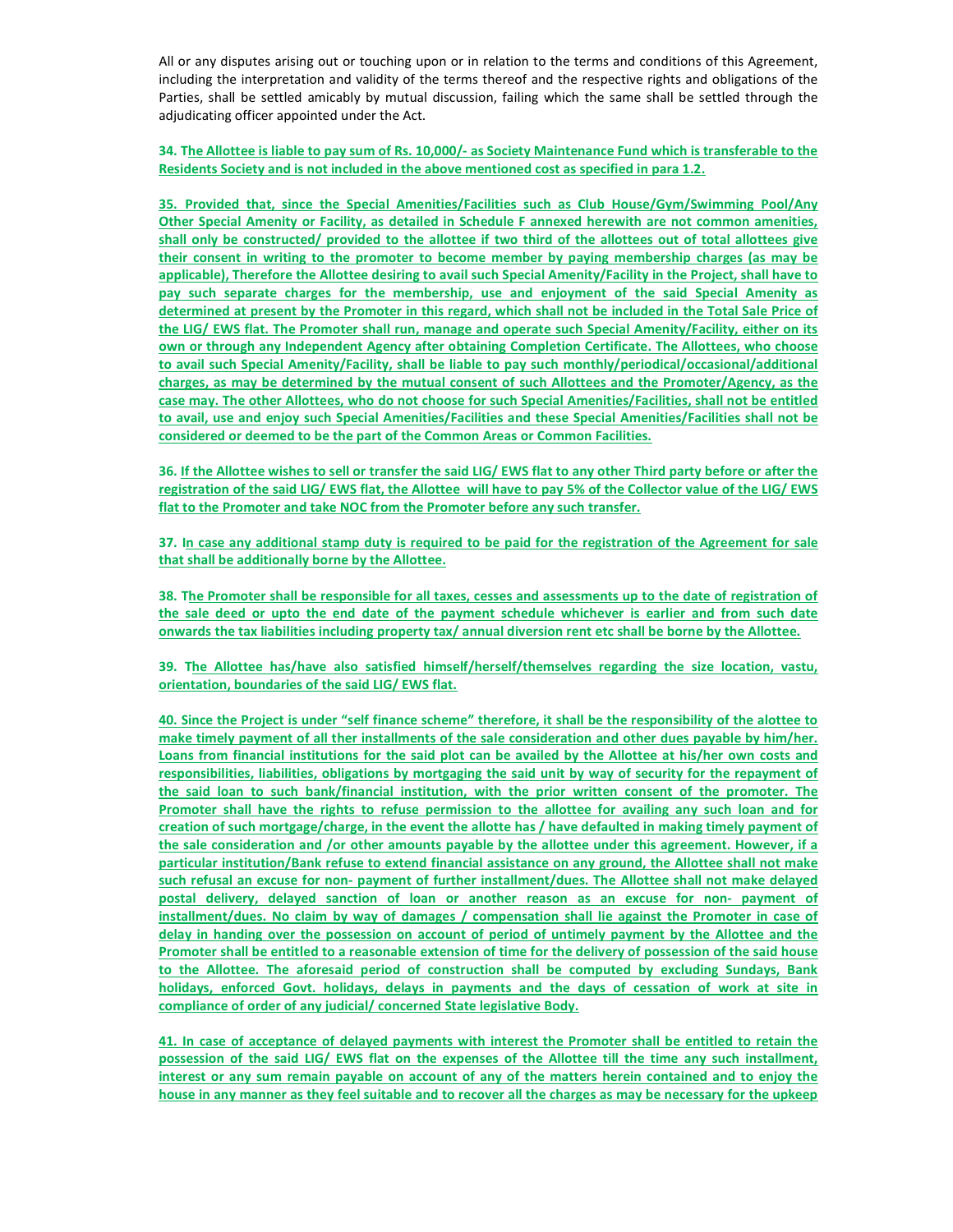of the LIG/ EWS flat, further. In case of such eventuality, if any discount /concession, in whatsoever way, has been given by the Promoter in the basic original sale price to the Allottee in lieu of consensus of the Allottee for timely payment of installments and other charges, then the Allottee hereby authorizes the Promoter to withdraw such discount / concession and demand the payment of such discount / concession amount as a part of sale consideration amount, which the Allottee hereby agrees to pay immediately.

42. In ordinary course of business the Promoter shall not be entitled to claim compensation on the account of delay and losses; the Promoter can claim such compensation in case of delays beyond the date of payment of installments made by the Allottee and/or delay because of alterations done from the offered drawing of the house on request of the Allottee, and Promoter shall be at liberty to treat the date of completion of construction as extended accordingly, and other losses because of interruption in the continuity of the work as well.

43. The Promoter shall dig the bore wells in the premises as per provisions for water supply, but shall not be responsible for supply of water in terms of quantity and quality, since bore well is a natural source of water, and if yield of water is insufficient, reduces or it becomes dry, the Promoter shall not be responsible for the same or to arrange another source for water supply. No resident shall be allowed to connect pumps directly to the main supply line/sump well of the Project. Also no resident shall be allowed to increase the water storage capacity of individual over head tanks.

44. The Allottee that in no condition shall dig any bore well in his plot area of the LIG/ EWS flat to avail personal/ public water supply without taking prior written permission from the Promoter/ local Govt. authority. In case of availability of water the Promoter shall have all the rights in the public interest to seize bore wells from the property mentioned in the schedule hereto as per norms of the Bhopal Municipal Corporation/ local authorities.

45. The above mentioned price as specified in this agreement does not include Narmada/ Kolar Water Taxes/Charges and shall be additionally borne by the Allottee as and when required. In case if any kind of any kind of installation/up-gradation, rates, cesses, charges, levies due to any legislation of any Government and/or Semi Government and/or other departments body's order or directives or guidelines are demanded/ sanctioned/ imposed, then the Allottee will pay on demand to the Promoter, the additional expenditure incurred thereon individually and/or on a pro rata basis along with other Allottees, as the case may be, along with proportionate charges of the expenses incurred leading to the installation of network and/or systems and/or equipments of all kinds whatsoever, and these charges shall be treated, as unpaid sale price of the LIG/ EWS flat and the Promoter shall have lien on the property under this agreement for the recovery of such charges.

46. The Allottee agrees to visit site frequently during the construction, and satisfy him/her in all respects about the quality of construction to be carried over, if Allottee finds any deficiency/ substandard work/ material quality shall make acknowledged compliant in writing within seven says of such occurrence to the Promoter, and the Promoter shall be liable to rectify the deficiency immediately before demand of next installment.

47. As the construction of the project is being executed on the demarcated boundaries as per T&CP, In case any open area/plot/extra land or its part thereof is claimed by the Government/Semi Government/Local/ Town and Country Planning, Bhopal/ Bhopal Municipal Corporation/ Panchayat or any other Lawful Authority from the property under question or from the project's premises, the Allottee shall not be entitled to lodge any claim, dispute or/and demand/refund before any lawful authority against the Promoter holding them responsible for any such event and in case if they do so, the same shall be void and of no effect.

48. The Allottee is very clear that the whole project construction will be taken up in phases and the Allottee is not having any objection to the same and is also fully aware that the construction may have some disturbances in the neighborhood which he is clear about and would not interfere in the progress of construction works. Also In case the Promoter get permission to construct further new structures/alteration in the existing structures within the areas under his possession and/or ownership, the Allottee shall not raise any objection and/or claim on further construction work to be carried out on the same plot/ building in future by using the common excess to such locations and is aware that there can be inconvenience due to the same.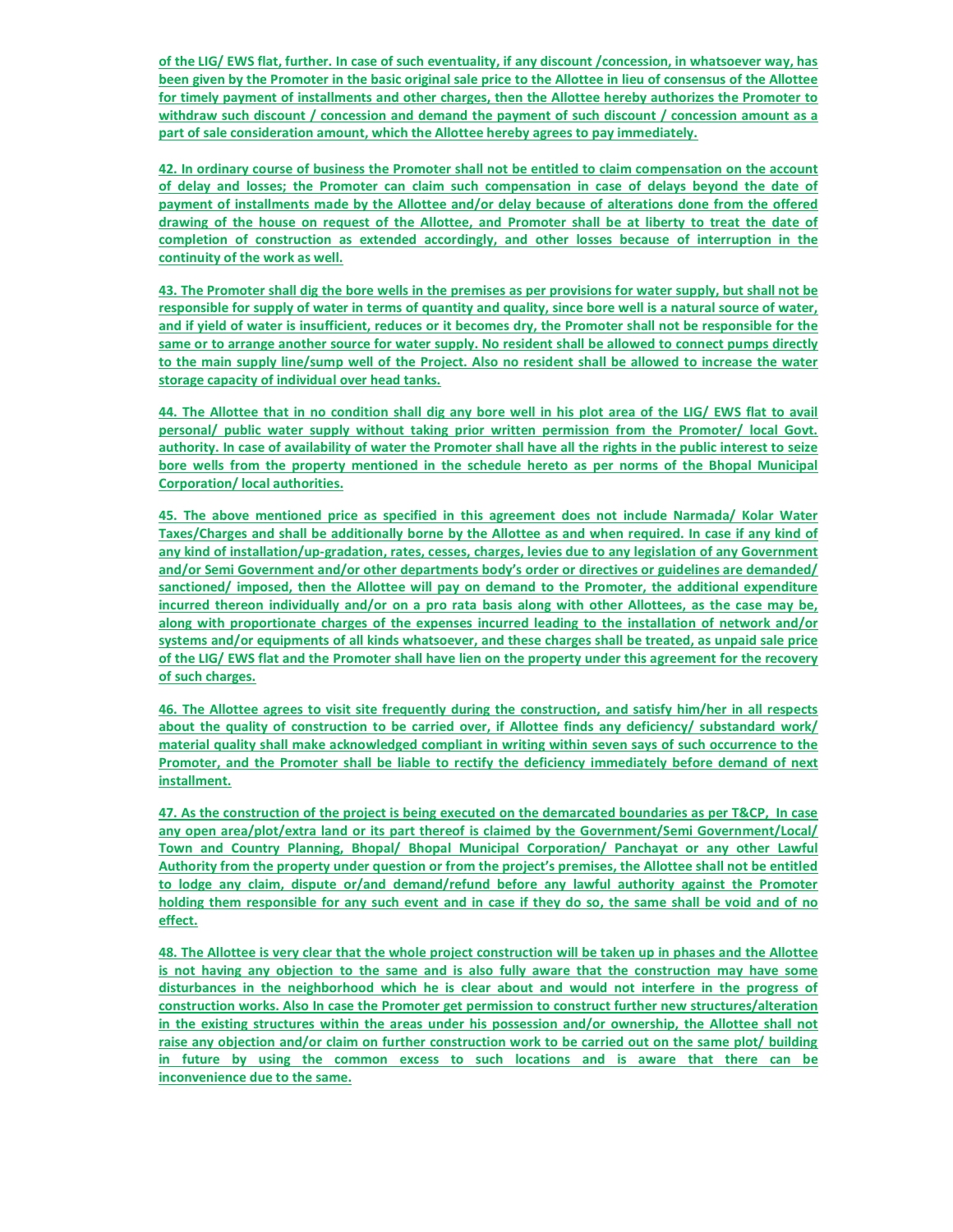49. The Allottee shall have no objection in case the Promoter creates a charge on the project land during the course of development of the project for raising loan from any bank/financial institution. However, such charge, if created, such charge, if created shall be got vacant before handing over possession of the property to the Allottee.

50. If the Promoter deposits any amount of any nature for achieving the goal to complete this project in various departments of government, semi government, local bodies etc, the Promoter shall have right to recover the deposited amount paid by him and Allottee shall not have any objection for the same.

51. In addition the Allottee shall take water connection from the promoter by paying an amount of rupees ten thousand to the promoter and shall take permanent domestic electric meter connection at his own costs as per the rules and regulations of M.P. State Electricity Board / agency under contract with M.P. State Electricity Board and the Allottee shall pay the meter connection charges, electricity bills with all surcharges and other charges as and when demanded by the M.P. State Electricity Board / agency under contract with M.P. State Electricity Board. The Allottee shall also be responsible to pay proportionate share of the taxes and other charges/levies in respect of the society.

52. The Allottee do hereby covenant with the Promoter as follows:-

Never to put heavy loads, to cover/ construct any kind of structure upon the open/ uncovered terrace area.

To use the property or any part thereof or permit the same to be used for the purpose as per agreement only, and shall not change use of the property.

Not to store/dump any belongings in any of the common areas, park or roads nor shall he/she construct any temporary/permanent structure thereon.

To maintain the said property at the Allottee's own cost in good condition from the date of possession of the property and shall not do anything non-permissible act in the property or change/ alter or make addition in or to the property itself or any part thereof.

Not to store in the property any goods which are hazardous, combustible or dangerous nature or are so heavy as to damage the construction or structure of the property, or storing of which goods is objected by the law and shall not carry or caused to be carrying heavy packages to upper floors which may damage or likely to damage the structure of the property.

Not to demolish or cause to be demolished the property or any part thereof, at any time or make or cause to be made any addition or alteration of whatever nature in or to the house and/or common or any part thereof and/or any alteration in the elevation and outside colour scheme of the property and shall keep the portion, sewers, drains, pipes in the property and appurtenances thereof in good, tenantable repair and conditions, and in particular so as to support shelter and protect the other part of the property and shall not chisel or in any other way damage columns, beams, walls, slabs or walls or other structural members in the house without the prior written permission of the Promoter, in case of having done so shall be liable to compensate the affected persons for the damages caused.

Till a conveyance of project related which property is situated is executed, the Allottee shall permit the Promoter and their surveyors and agents with or without workmen and other, at all reasonable times, to enter into and upon the said land or any part thereof to view and examine the state and conditions thereof.

 [Please insert any other terms and conditions as per the contractual understanding between the parties, however, please ensure that such additional terms and conditions are not in derogation of or inconsistent with the terms and conditions set out above or the Act and the Rules and Regulations made thereunder.}

IN WITNESS WHEREOF parties hereinabove named have set their respective hands and signed this Agreement for Sale at The Sale at all the set of attesting witness, signing as  $\frac{1}{2}$  (city/town name) in the presence of attesting witness, signing as such on the day first above written.

### SIGNED AND DELIVERED BY THE WITHIN NAMED

Allottee: (including joint buyers)